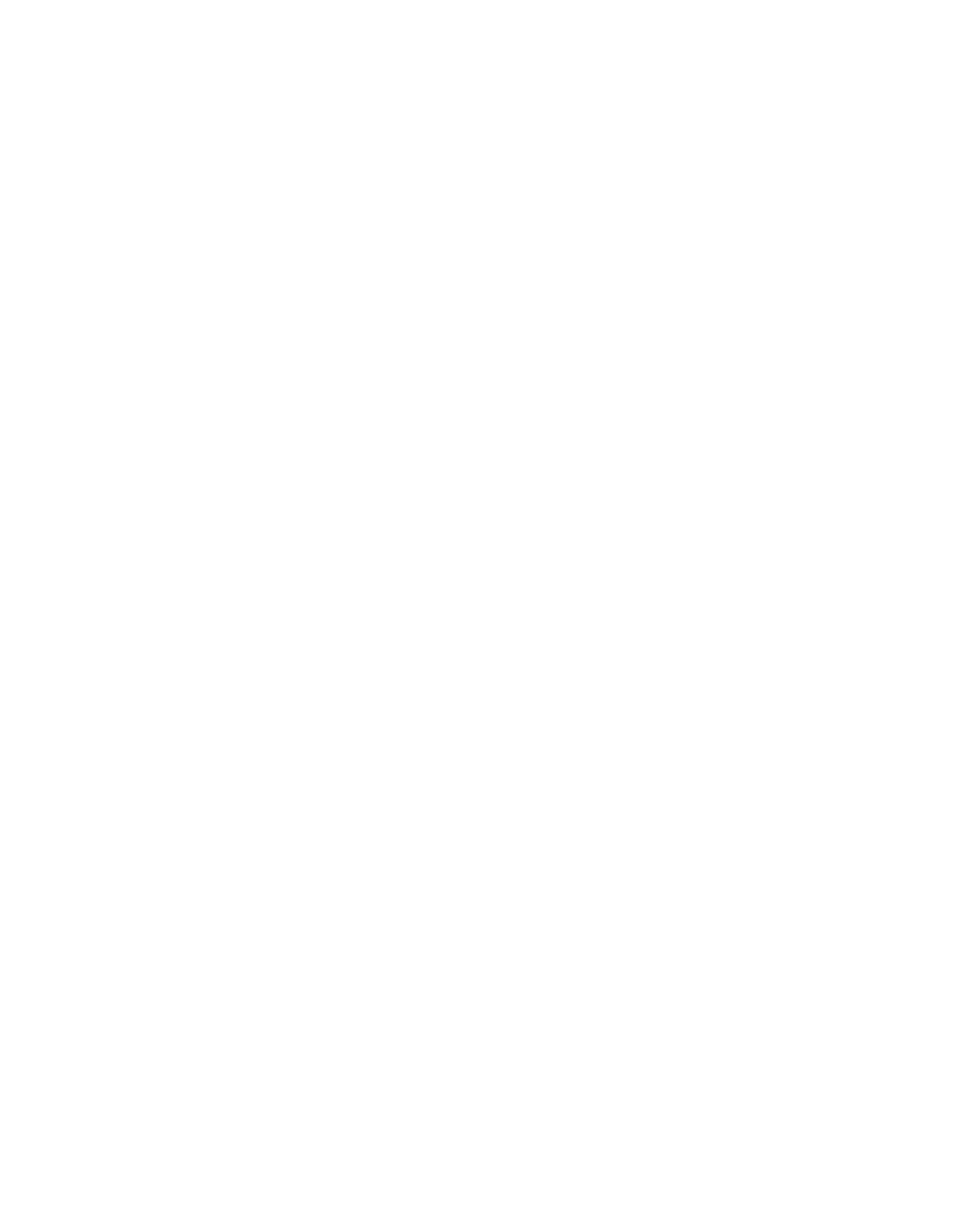## **Table of Contents**

# **Maryland Corporate Statutes Selected Provisions**

-i-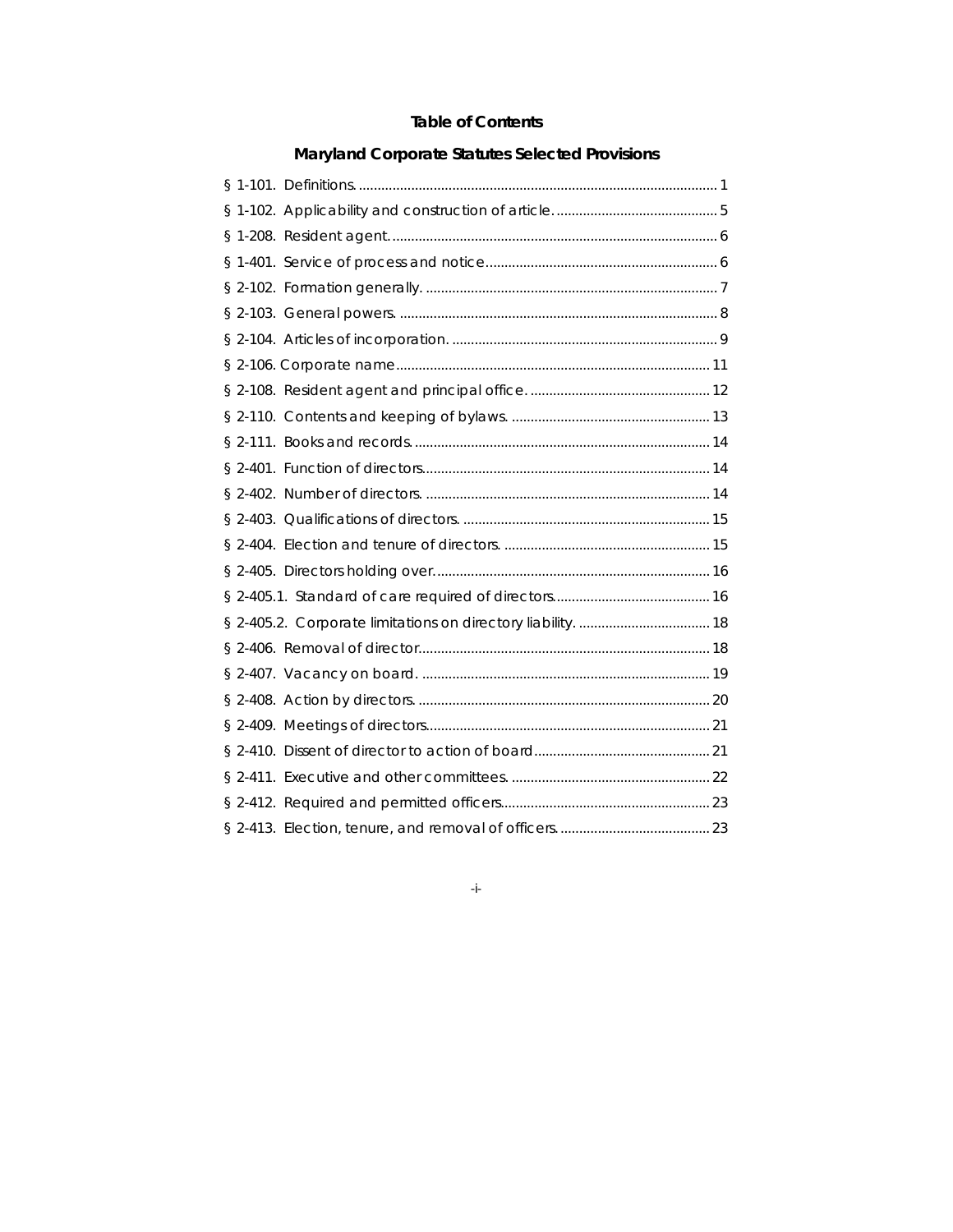## **Table of Contents**

|           | § 2-418. Indemnification of directors, officers, employees, and agents.  24 |  |
|-----------|-----------------------------------------------------------------------------|--|
|           |                                                                             |  |
|           | § 5-201. Application of Maryland General Corporation Law32                  |  |
|           |                                                                             |  |
|           |                                                                             |  |
|           |                                                                             |  |
|           | § 5-205. When membership reduced by death or resignation33                  |  |
|           | § 5-206. Insufficient number of members present at meeting33                |  |
|           |                                                                             |  |
|           |                                                                             |  |
| $$5-209.$ | Disposition of property of charitable or religious corporations by          |  |

-ii-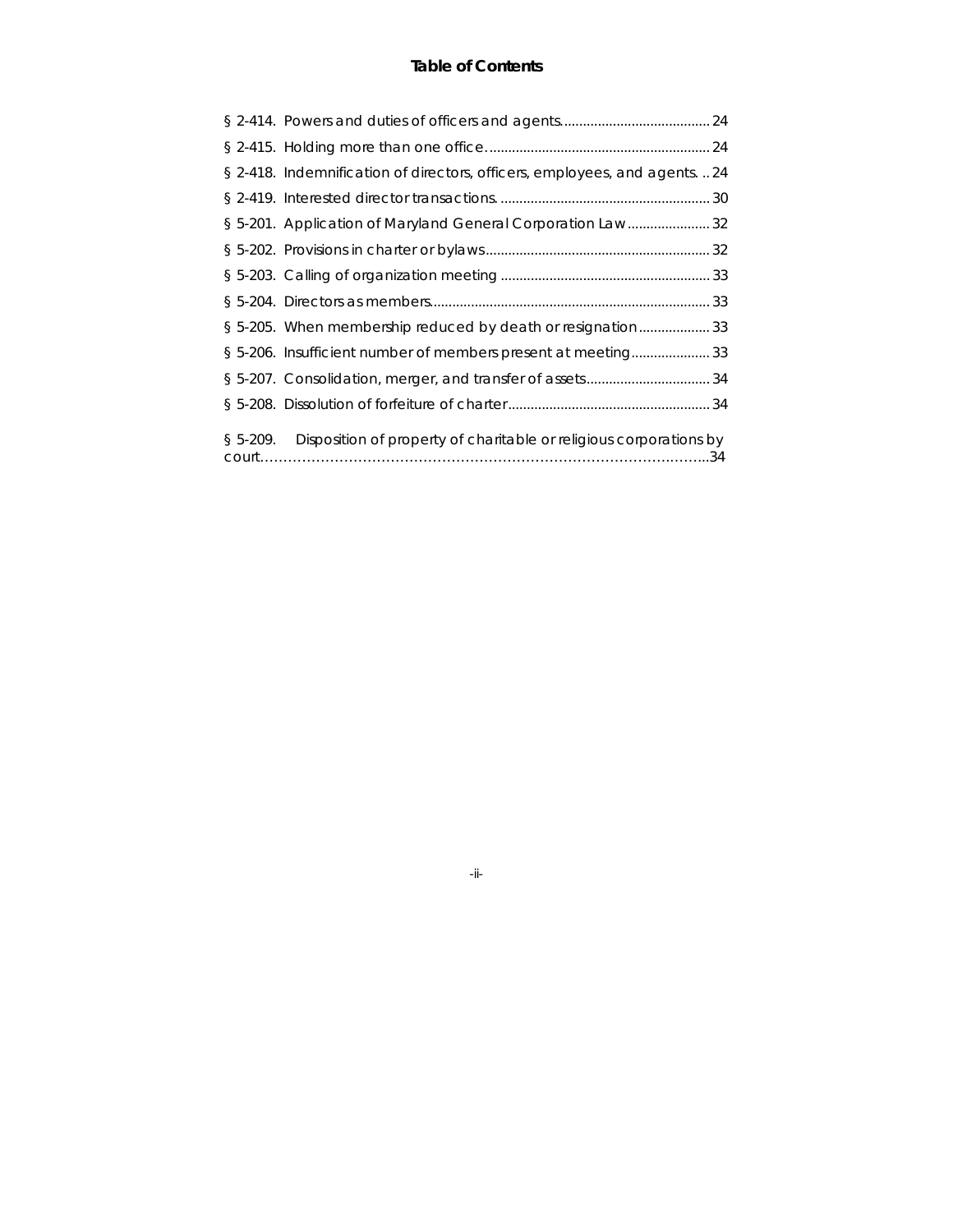## **§ 1-101. Definitions.**

(a) In this article, unless the context clearly requires otherwise, the following words have the meanings indicated.

(b) "Address" means the post office address, and includes street and number, if any, county or municipal area, and state and, if outside the United States, country.

(c) "Articles of transfer" means articles of sale, articles of lease, articles of asset exchange, or articles of transfer.

(d) "Assets" means any tangible, intangible, real, or personal property or other assets, including goodwill and franchises.

(e) "Business trust" means an unincorporated trust or association, including a common–law trust, a Massachusetts trust, a real estate investment trust as defined in § 8– 101 of this article, a statutory trust as defined in § 12–101 of this article, and a foreign statutory trust as defined in § 12–101 of this article, that is engaged in business and in which property is acquired, held, managed, administered, controlled, invested, or disposed of by trustees or the trust for the benefit and profit of any person who may become a holder of a transferable unit of beneficial interest in the trust.

 $(f)$  (1) "Charter" includes:

(i) A charter granted by special act of the General Assembly;

(ii) Articles or certificate of incorporation;

(iii) Amended articles or certificate of incorporation;

(iv) Articles of restatement, if approved as described in § 2–609 of

this article;

(v) Articles of amendment and restatement; and

(vi) Articles or agreements of consolidation.

(2) "Charter" includes the documents referred to in paragraph (1) of this subsection, either as:

(i) Originally passed or accepted for record; or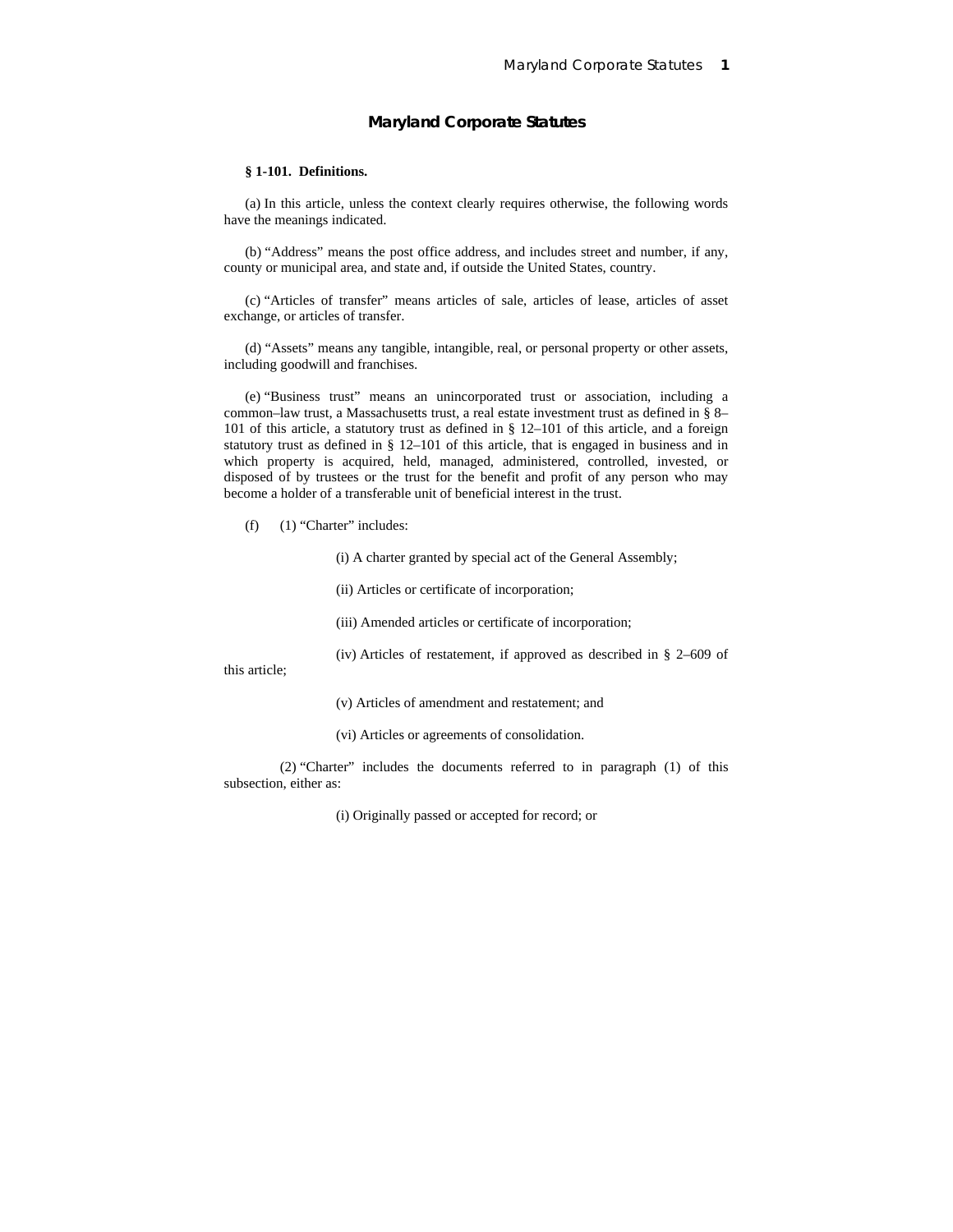(ii) As amended, corrected, or supplemented by special act of the General Assembly, articles of amendment, articles of amendment and reduction, articles of extension, articles supplementary, articles or agreements of merger, articles of revival, or a certificate of correction.

(g) "Charter document" means any:

(1) Document enumerated in subsection (f) of this section; and

(2) Articles of reduction, articles or agreements of transfer, articles of merger, articles of share exchange, articles of conversion, articles of dissolution, and stock issuance statements.

(h) "Clerk of the court" means clerk of the circuit court for any county.

(i) "Convertible securities" includes:

(1) Shares of stock which by their terms are convertible into shares of stock of one or more classes; and

(2) Obligations which by their terms are convertible into shares of stock of one or more classes.

(j) "County" includes Baltimore City.

(k) "Department" means the State Department of Assessments and Taxation.

(l) "Director" means a member of the governing body of a corporation, whether designated as a director, trustee, or manager or by any other title.

(m) (1) "Electronic transmission" means any form of communication, not directly involving the physical transmission of paper, that creates a record that:

(i) May be retained, retrieved, and reviewed by a recipient of the communication; and

(ii) May be reproduced directly in paper form by a recipient through an automated process.

(2) "Electronic transmission" includes:

(i) Electronic mail;

(ii) Facsimile transmission; and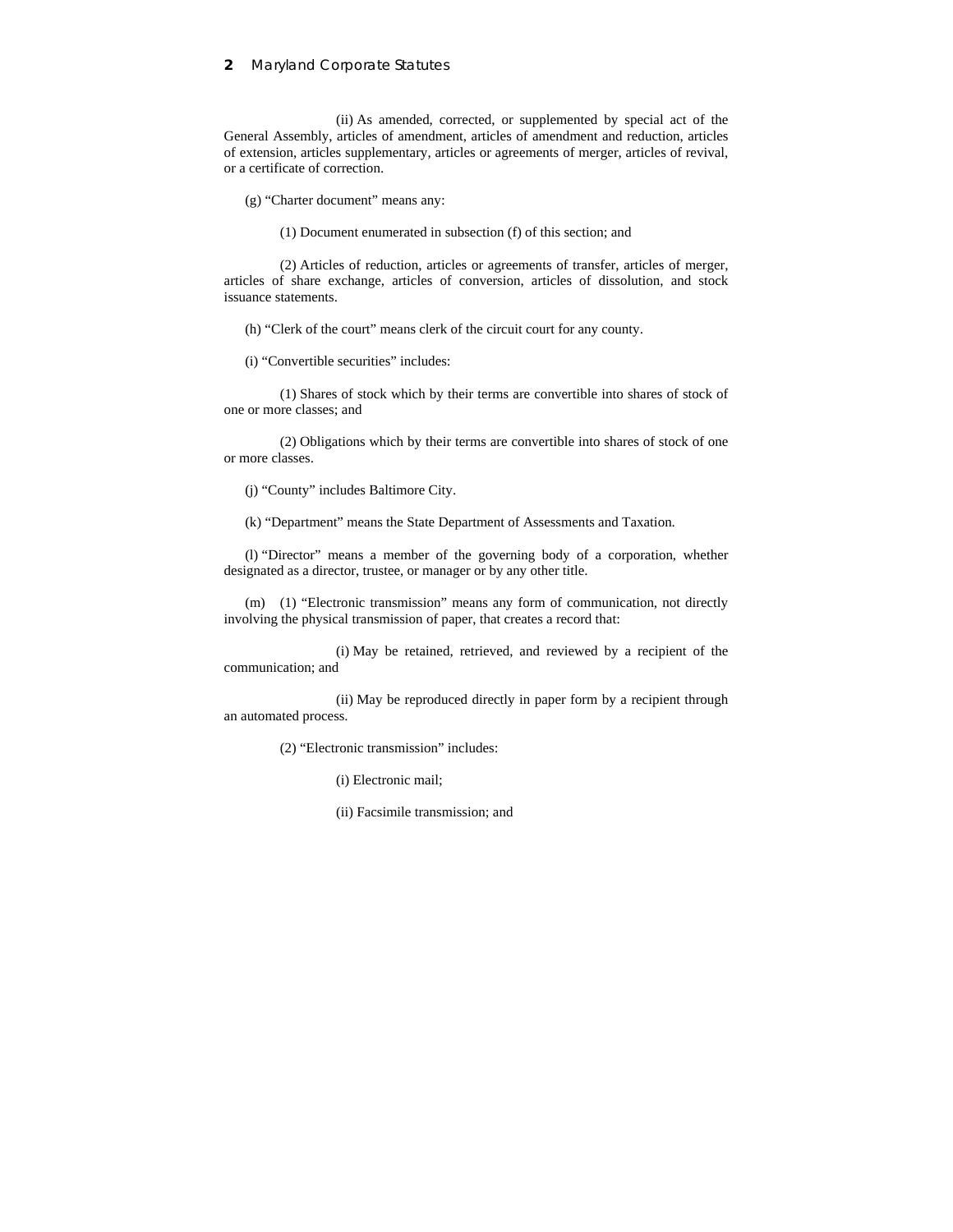## (iii) Internet transmission.

(n) "Foreign corporation" means a corporation, association, or joint–stock company organized under the laws of the United States, another state of the United States, a territory, possession, or district of the United States, or a foreign country.

(o) "Governing document" means:

(1) The articles or certificate of incorporation and the bylaws of a Maryland corporation or a foreign corporation;

(2) The articles of organization or certificate of formation and the operating agreement or limited liability company agreement of a domestic limited liability company or a foreign limited liability company;

(3) The partnership agreement of another entity that is a partnership or limited partnership, any statement of partnership authority of a partnership, the certificate of limited partnership of a limited partnership, and the certificate of limited liability partnership of a limited liability partnership;

(4) The declaration of trust or governing instrument of a business trust; or

(5) A similar governing document or instrument of any other type of entity.

(p) "Mail" means to deposit in the United States mails postage prepaid.

(q) "Maryland corporation" means a corporation organized and existing under the laws of this State.

(r) "Municipal area" means any incorporated or unincorporated city, town, or village.

(s) "Person" includes an individual and a domestic or foreign corporation, business trust, statutory trust, estate, trust, partnership, limited partnership, limited liability company, association, two or more persons having a joint or common interest, or any other legal or commercial entity.

(t) "Preclearance" means review of the sufficiency of a document or a draft of a document listed in § 1-203(b)(1) or (4) of this title by an authorized agent of the Department before the document is filed with the Department.

(u) "Principal office" means:

(1) The place in this State filed or recorded with the Department as the principal office of a corporation or domestic limited partnership; or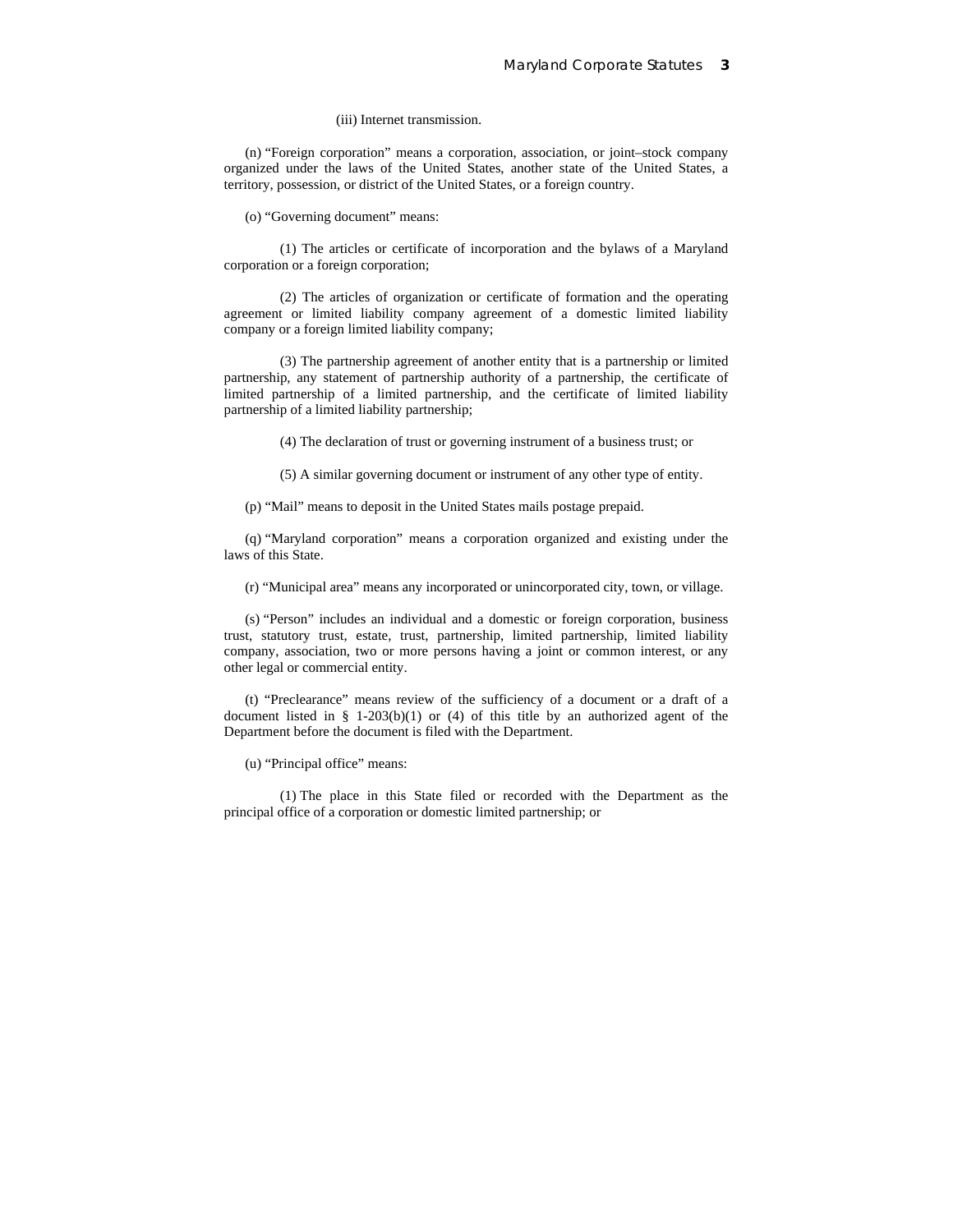(2) If there is no principal office designated, the main office of the corporation or domestic limited partnership in this State for the transaction of business.

(v) "Resident agent" means an individual residing in this State or a Maryland corporation or limited liability company whose name, address, and designation as a resident agent are filed or recorded with the Department in accordance with the provisions of this article.

(w) "Share exchange" means a transaction:

(1) In which a corporation acquires all the issued or all the outstanding shares of stock of one or more classes of another corporation by a stockholder vote under this article; and

(2) Which does not affect the corporate existence of either corporation.

 $(x)$  (1) "Sign" means:

(i) To execute or otherwise adopt a name, symbol, word, mark, or process; and

(ii) With the present intent to authenticate or adopt a record or identify oneself.

(2) "Sign" includes:

- (i) A manual signature;
- (ii) A facsimile signature;
- (iii) A conformed signature; and
- (iv) An electronic signature.

(y) "Stated capital" means the amount of stated capital determined in accordance with Title 2, Subtitle 3 of this article.

(z) "Stockholder" means a person who is a record holder of shares of stock in a corporation and includes a member of a corporation organized without stock.

(aa) "Stockholder rights plan" means an agreement or other instrument under which a corporation issues rights to its stockholders that:

(1) May be exercised under specified circumstances to purchase stock or other securities of a corporation or any other person; and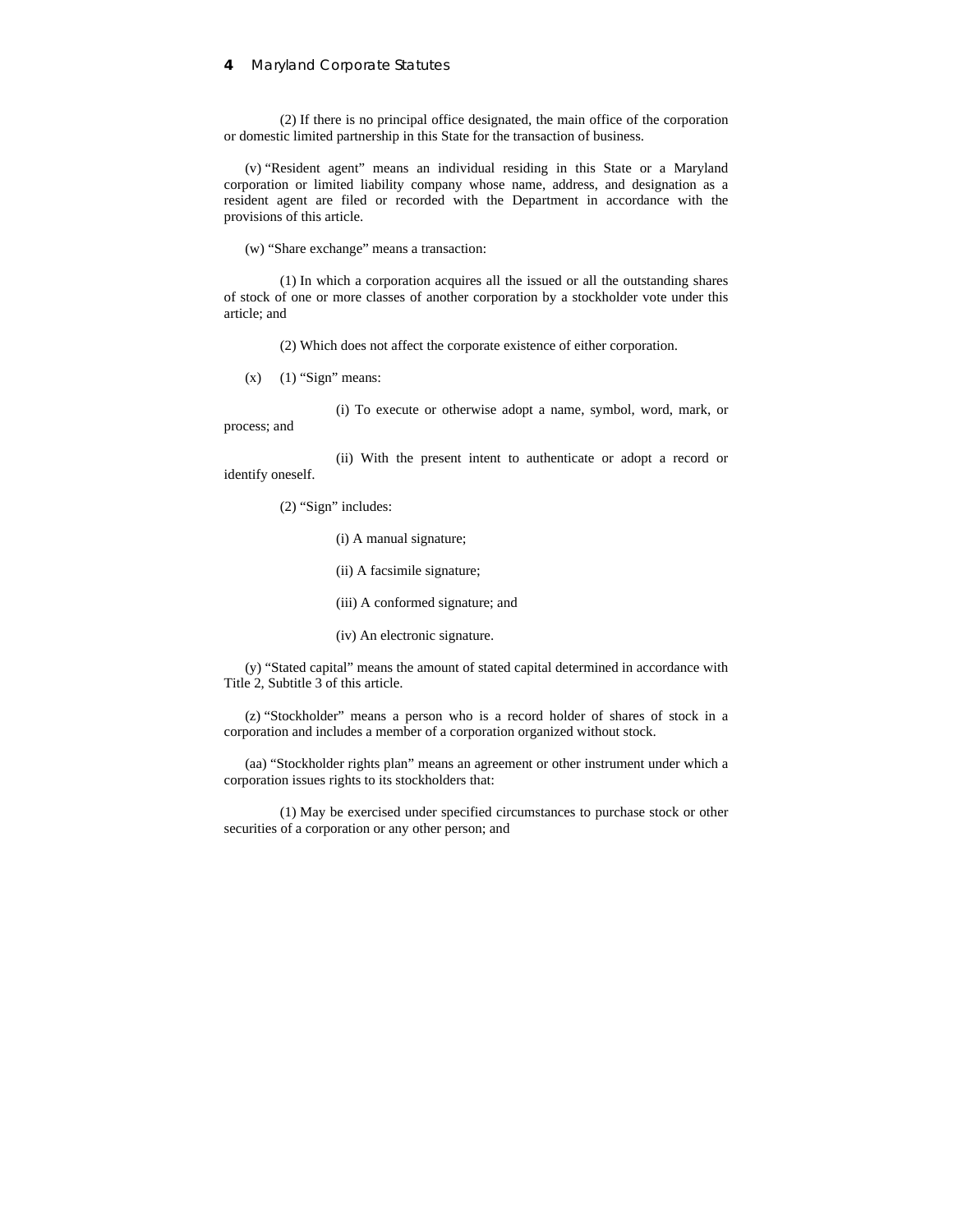(2) May become void if owned by a designated person or classes of persons under specified circumstances.

- (bb) "Successor" means:
	- (1) A new corporation formed by consolidation;
	- (2) A corporation or other entity surviving a merger;
	- (3) A corporation acquiring stock in a share exchange; or
	- (4) A vendee, lessee, or other transferee in a transfer of assets.

(cc) "Transfer assets", "transfer its assets", and "transfer of assets" mean to sell, lease, exchange, or otherwise transfer all or substantially all of the assets of a corporation.

## **§ 1-102. Applicability and construction of article.**

(a) *Article applies to all Maryland corporations.* -- Except as otherwise expressly provided by statute, the provisions of this article apply to every Maryland corporation and to all their corporate acts.

(b) *Inconsistency with special acts.* --

(1) To the extent that rights conferred by a special act of the General Assembly are inconsistent with provisions of this article, the rights conferred by the special act govern.

(2) Unless the special act provides otherwise, the provisions of this article which are of general applicability may be used as an alternative to any of these inconsistent provisions.

(c) *Article is in addition to other requirements.* -- The requirements of this article are in addition to and not in substitution of any other requirements of law relating to any particular corporation or class of corporation.

(d) *Inconsistency between article and provisions relating to particular classes of corporations; exception.* --

(1) To the extent that any provision of the Code which relates to a specific class of corporations conflicts with a general provision of this article, the specific provision governs.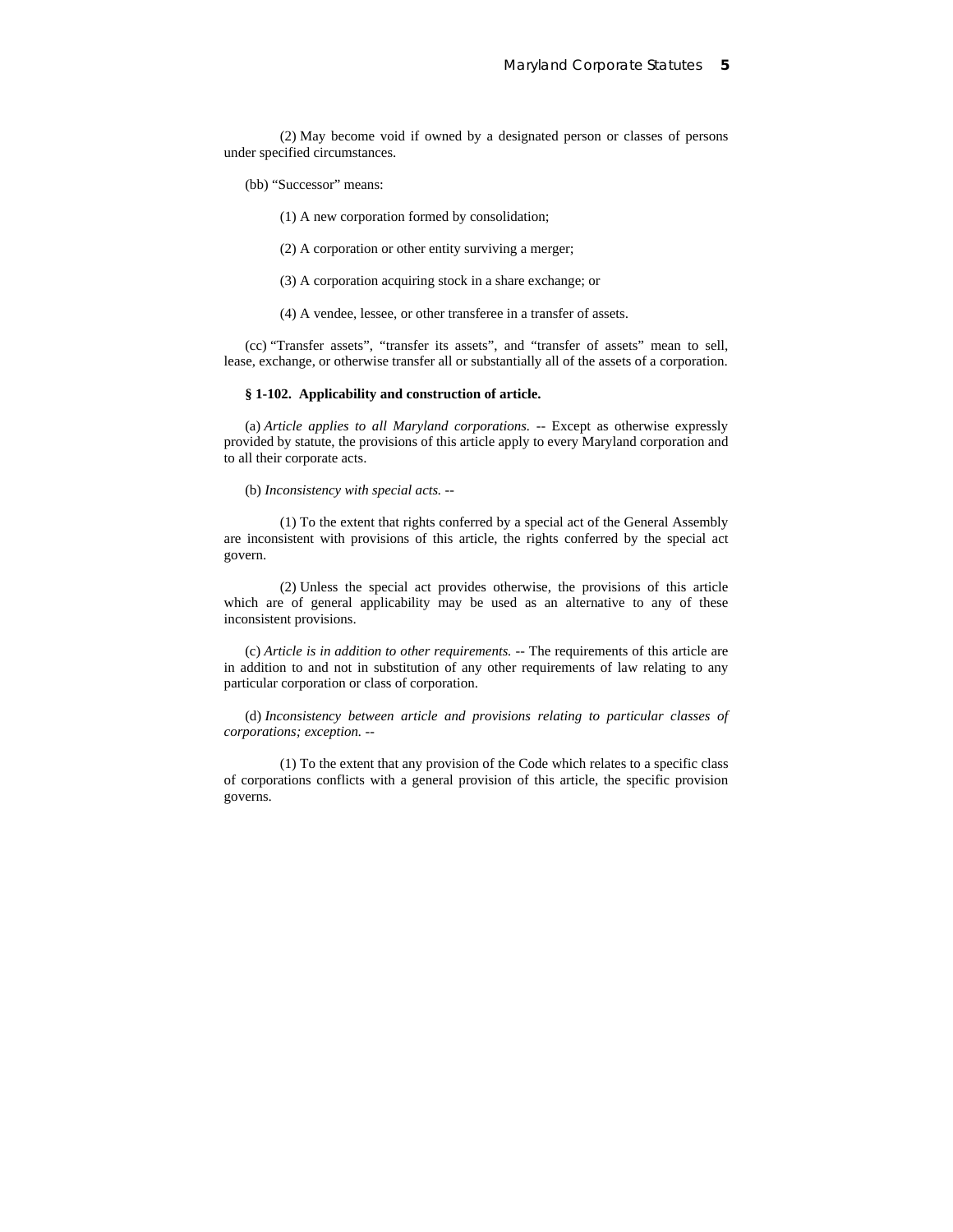(2) Any Maryland corporation that conducts its operations entirely outside the State may be formed and managed under the general provisions of this article without regard to the provisions relating to particular classes of corporations.

(e) *Charters subject to repeal or modification.* -- The charter of every corporation formed before June 1, 1951, which is subject to repeal or modification, and the charter of every corporation formed under this article is subject to repeal or modification by public general law of the General Assembly.

#### **§ 1-208. Resident agent.**

(a) *Written consent of designated resident agent.* -- Notwithstanding any other provision of this title, an entity that is required to have a resident agent may not designate a person as a resident agent without first obtaining the person's written consent.

(b) (1) *Filing and acceptance of consent.* –

(i) Unless waived by the Department, an entity shall file a resident agent's written consent with the Department.

(ii) The consent shall be effective on acceptance by the Department.

(2) (i) If the filing of a resident agent's written consent is waived by the Department, an entity shall:

1. Certify to the Department that the written consent of the resident agent has been obtained;

2. Maintain a copy of the written consent in its records; and

3. Provide a copy of the written consent to the Department

on request.

(ii) The consent shall be effective on certification to the Department that the consent has been obtained.

(c) *Applicability.* -- Subsections (a) and (b) of this section do not apply to resident agents designated before October 1, 1998.

(d) *Resignation.* -- A person designated a resident agent may resign without paying the fee under  $\S$  1-203(b)(2) of this subtitle.

**§ 1-401. Service of process and notice.**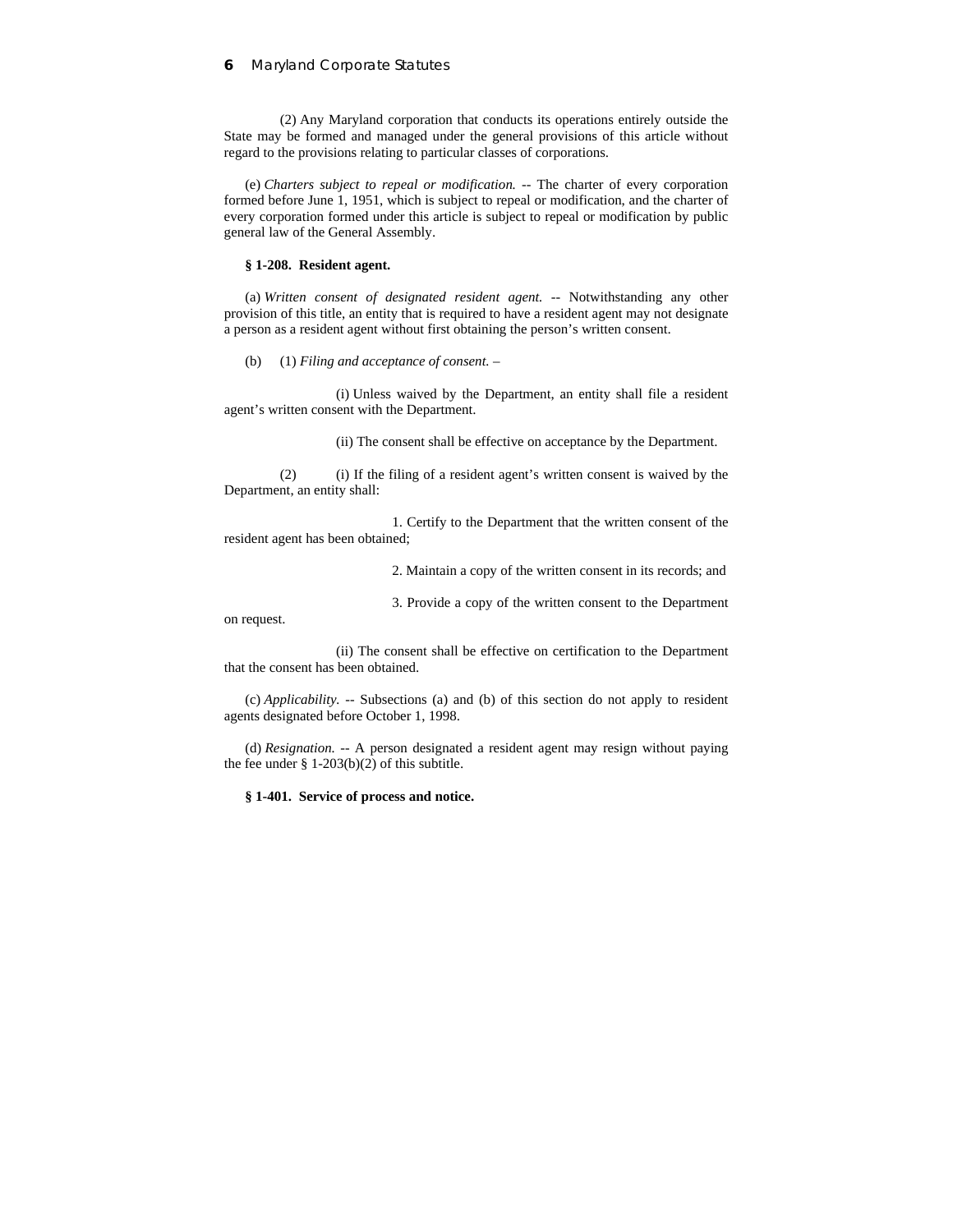(a) *Service of process on resident agent.* -- Service of process on the resident agent of a corporation, partnership, limited partnership, limited liability partnership, limited liability company, or real estate investment trust, or any other person constitutes effective service of process under the Maryland Rules on the corporation, partnership, limited partnership, limited liability partnership, limited liability company, or real estate investment trust, or other person in any action, suit, or proceeding which is pending, filed, or instituted against it under the provisions of this article.

### (b) *Service of notice under Maryland Rules.* --

(1) Any notice required by law to be served by personal service on a resident agent or other agent or officer of any Maryland or foreign corporation, partnership, limited partnership, limited liability partnership, limited liability company, or real estate investment trust required by statute to have a resident agent in this State may be served on the corporation, partnership, limited partnership, limited liability partnership, limited liability company, or real estate investment trust in the manner provided by the Maryland Rules relating to the service of process on corporations.

(2) Service under the Maryland Rules is equivalent to personal service on a resident agent or other agent or officer of a corporation, partnership, limited partnership, limited liability partnership, limited liability company, or real estate investment trust mentioned in paragraph (1) of this subsection.

## **§ 2-102. Formation generally.**

(a) *Signing, acknowledging and filing articles of incorporation.* -- Except as provided elsewhere in this section, in order to form a corporation, one or more adult individuals acting as incorporators shall:

- (1) Sign and acknowledge articles of incorporation; and
- (2) File them for record with the Department.

(b) *Effect of acceptance of articles of incorporation for record; fire or rescue organization in Frederick County.* --

(1) When the Department accepts articles of incorporation for record, the proposed corporation becomes a body corporate under the name and subject to the purposes, conditions, and provisions stated in the articles.

(2) Except in a proceeding by the State for forfeiture of a corporation's charter, acceptance of the articles for record by the Department is conclusive evidence of the formation of the corporation.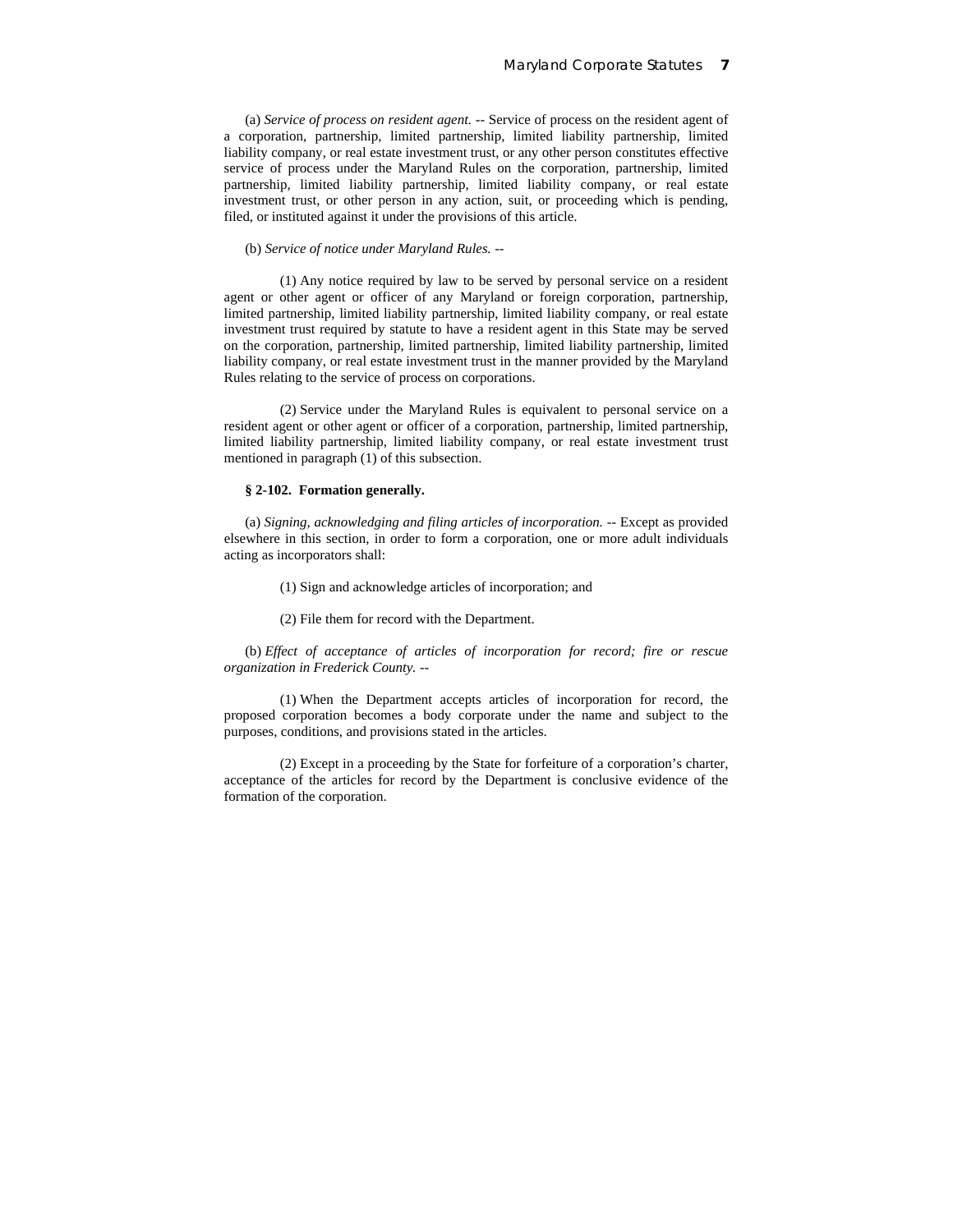(3) The Department may not accept articles of incorporation from a fire or rescue organization to be located in Frederick County for the purpose of providing fire or rescue service in Frederick County unless the articles are accompanied by a written resolution of the governing body of Frederick County indicating approval of the proposed incorporation. Incorporated municipalities in Frederick County with primary responsibility for governmental funding for fire service shall within their jurisdiction hold those powers assigned to the governing body of Frederick County in this section.

#### **§ 2-103. General powers.**

Unless otherwise provided by law or its charter, a Maryland corporation has the general powers, whether or not they are set forth in its charter, to:

(1) Have perpetual existence, although existence may be limited to a specified period if the limitation is stated in a charter provision adopted after May 31, 1908;

(2) Sue, be sued, complain, and defend in all courts;

(3) Have, use, alter, or abandon a corporate seal;

(4) Transact its business, carry on its operations, and exercise the powers granted by this article in any state, territory, district, and possession of the United States and in any foreign country;

(5) Make contracts and guarantees, incur liabilities, and borrow money;

(6) Sell, lease, exchange, transfer, convey, mortgage, pledge, and otherwise dispose of any or all of its assets;

(7) Issue bonds, notes, and other obligations and secure them by mortgage or deed of trust of any or all of its assets;

(8) Acquire by purchase or in any other manner, and take, receive, own, hold, use, employ, improve, and otherwise deal with any interest in real or personal property, wherever located;

(9) Purchase, take, receive, subscribe for, or otherwise acquire, own, hold, vote, use, employ, sell, mortgage, loan, pledge, or otherwise dispose of and otherwise use and deal in and with stock and other interests in and obligations of other Maryland and foreign corporations, associations, partnerships, and individuals;

(10) Subject to the limitations provided in this article, acquire any of its own stock, bonds, notes, and other obligations and securities;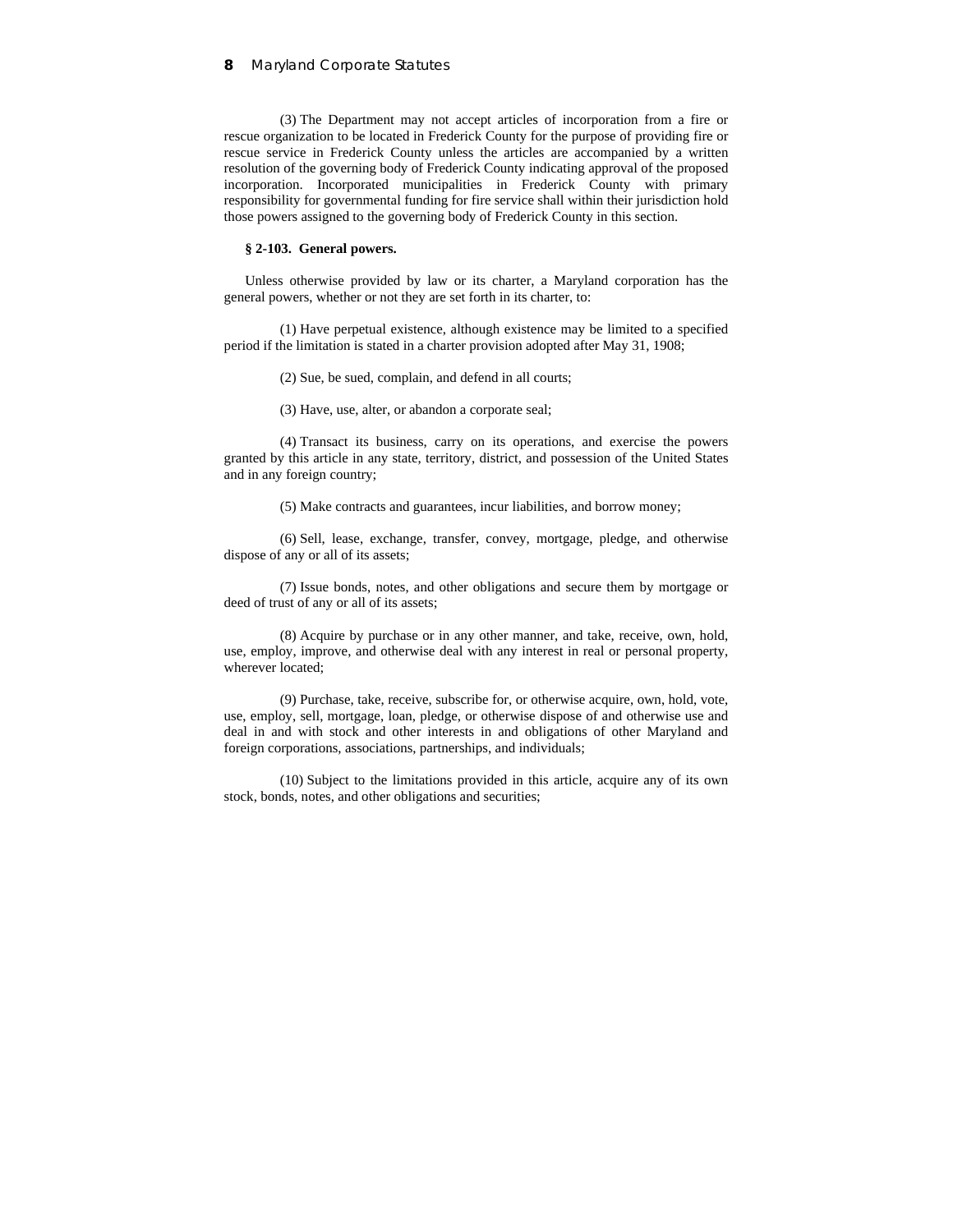(11) Invest its surplus funds, lend money from time to time in any manner which may be appropriate to enable it to carry on the operations or fulfill the purposes specified in its charter, and take and hold real and personal property as security for the payment of funds so invested or loaned;

(12) Be a promoter, partner, member, associate, or manager of any partnership, joint venture, trust, or other enterprise;

(13) Make gifts or contributions in cash, other property, or stock or other securities of the corporation to or for the use of:

(i) The United States, this State, another state of the United States, a territory, possession, or district of the United States, or any institution, agency, or political subdivision of any of them; and

(ii) Any governmental or other organization, whether inside or outside the United States, for religious, charitable, scientific, civic, public welfare, literary, or educational purposes;

(14) Elect its officers and appoint its agents, define their duties, determine their compensation, and adopt and carry into effect employee and officer benefit plans;

(15) Renounce, in its charter or by resolution of its board of directors, any interest or expectancy of the corporation in, or in being offered an opportunity to participate in, business opportunities or classes or categories of business opportunities that are:

(i) Presented to the corporation; or

(ii) Developed by or presented to one or more of its directors or

officers;

(16) Adopt, alter, and repeal bylaws not inconsistent with law or its charter for the regulation and management of its affairs;

(17) Exercise generally the powers set forth in its charter and those granted by law; and

(18) Do every other act not inconsistent with law which is appropriate to promote and attain the purposes set forth in its charter.

### **§ 2-104. Articles of incorporation.**

(a) *Required provisions.* -- The articles of incorporation shall include: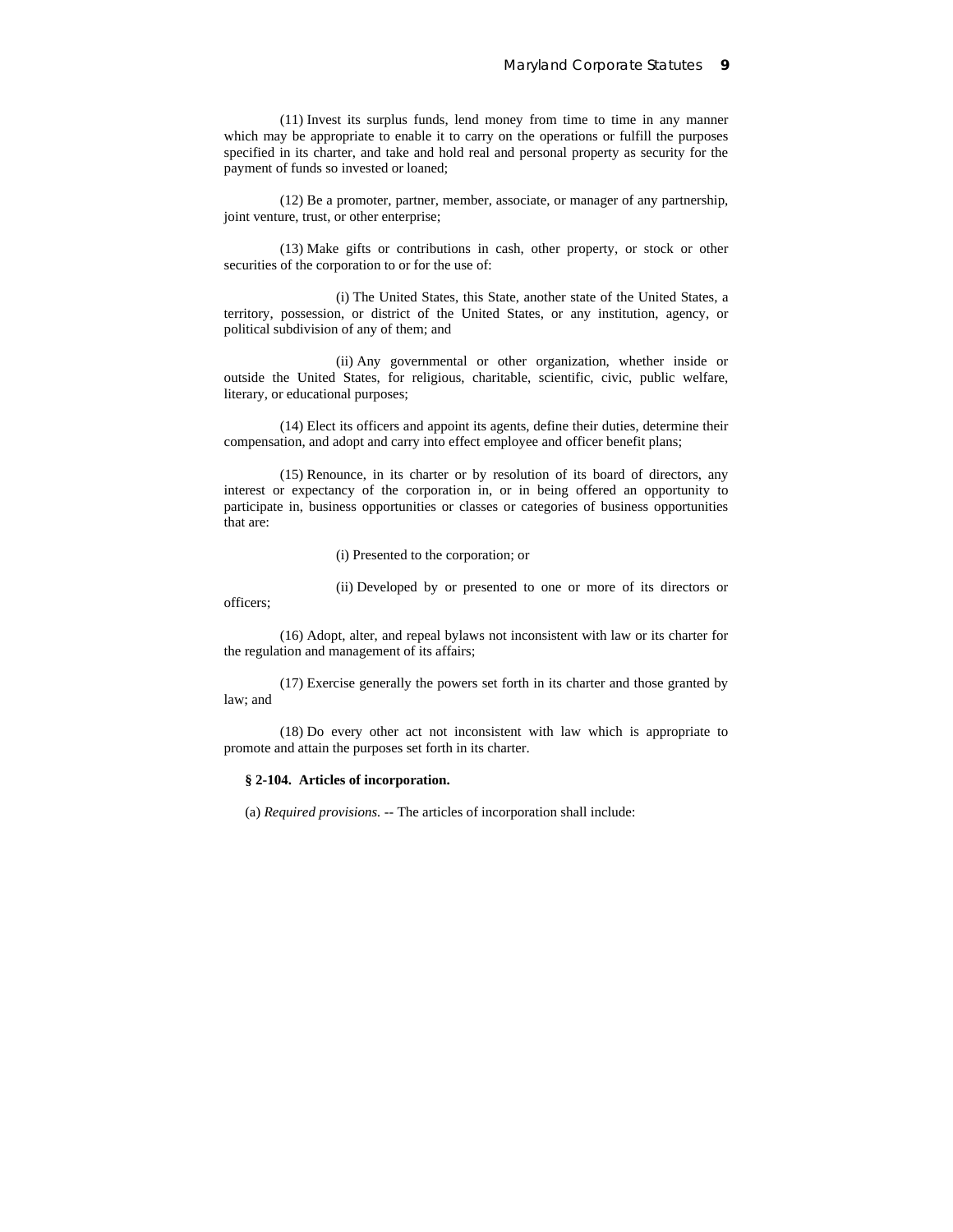(1) The name and address of each incorporator and a statement that each incorporator is:

(i) 18 years old or older; and

(ii) Forming a corporation under the general laws of the State of

Maryland;

(2) The name of the corporation;

(3) The purposes for which the corporation is formed or a statement that the corporation may engage in any lawful business or other activity;

(4) The address of the principal office of the corporation;

(5) The name and address of the resident agent of the corporation;

(6) (i) The total number of shares of stock of all classes which the corporation has authority to issue;

(ii) The number of shares of stock of each class;

(iii) The par value of the shares of stock of each class or a statement that the shares are without par value; and

(iv) If there are any shares of stock with par value, the aggregate par value of all the shares of all classes;

(7) If the stock is divided into classes as permitted by § 2-105 of this subtitle, a description of each class including any preferences, conversion and other rights, voting powers, restrictions, limitations as to dividends, qualifications, and terms and conditions of redemption; and

(8) The number of directors and the names of those individuals who will serve as directors until their successors are elected and qualify.

(b) *Permissible provisions.* -- The articles of incorporation may include:

(1) Any provision not inconsistent with law that defines, limits, or regulates the powers of the corporation, its directors and stockholders, any class of its stockholders, or the holders of any bonds, notes, or other securities that it may issue;

(2) Any restriction not inconsistent with law on the transferability of stock of any class;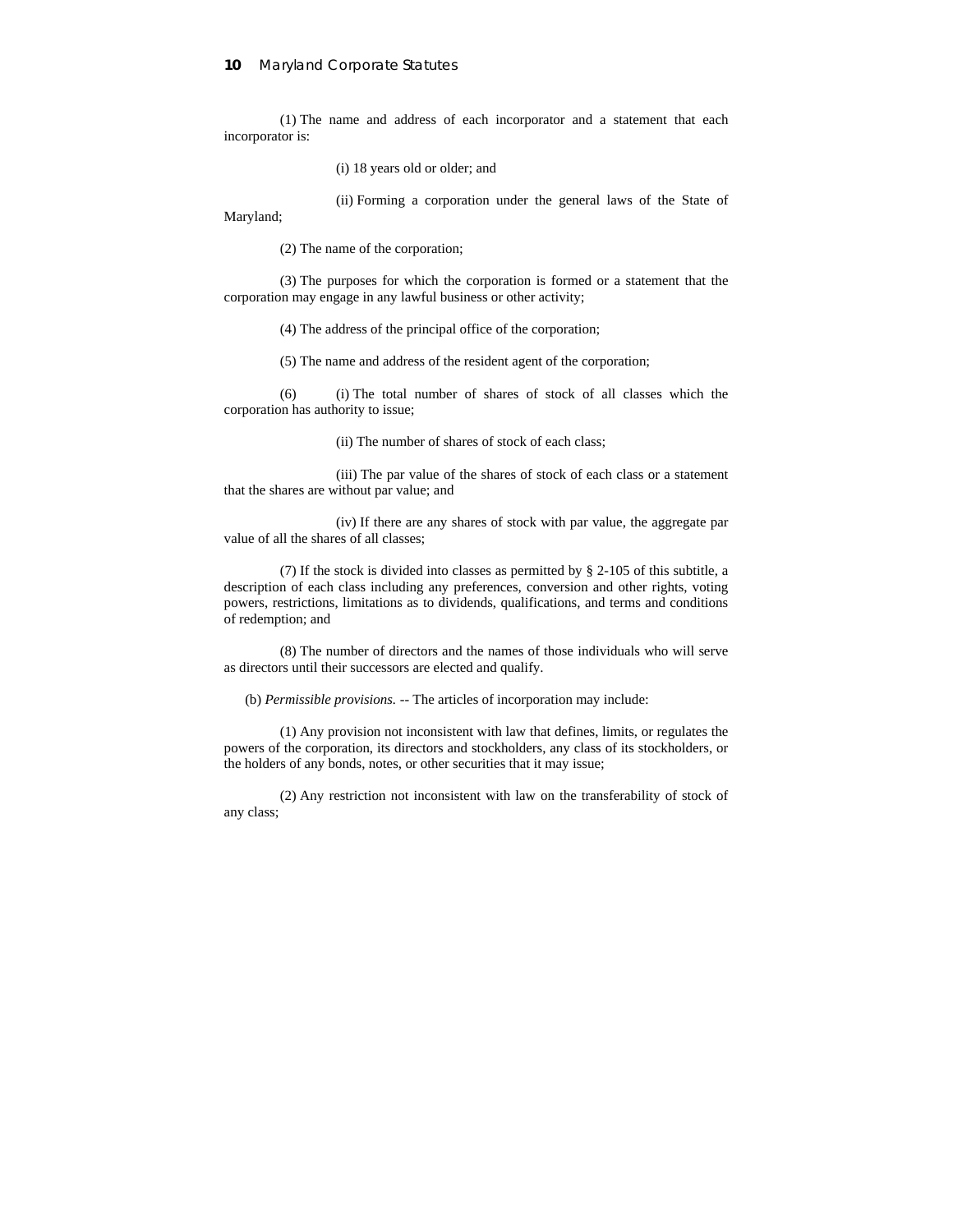(3) Any provision authorized by this article to be included in the bylaws;

(4) Any provision that requires for any purpose the concurrence of a greater proportion of the votes of all classes or of any class of stock than the proportion required by this article for that purpose;

(5) A provision that requires for any purpose a lesser proportion of the votes of all classes or of any class of stock than the proportion required by this article for that purpose, but this proportion may not be less than a majority of all the votes entitled to be cast on the matter;

(6) A provision that divides its directors into classes and specifies the term of office of each class;

(7) A provision for minority representation through cumulative voting in the election of directors and the terms on which cumulative voting rights may be exercised;

(8) A provision that varies in accordance with § 2-405.2 of this title the standards for liability of the directors and officers of a corporation for money damages; and

(9) A provision that allows the board of directors, in considering a potential acquisition of control of the corporation, to consider the effect of the potential acquisition of control on:

(i) Stockholders, employees, suppliers, customers, and creditors of the corporation; and

(ii) Communities in which offices or other establishments of the corporation are located.

(c) *Inference not created by subsection*  $(b)(9)$ *.* -- The inclusion or omission of a provision in the charter that allows the board of directors to consider the effect of a potential acquisition of control on persons specified in subsection (b)(9) of this section does not create an inference concerning factors that may be considered by the board of directors regarding a potential acquisition of control.

## **§ 2-106. Corporate name**

(a) *Corporation shall record name.* -- A corporation shall record its name with the Department as provided in Title 1, Subtitle 5 of this article.

(b) *Foreign corporations.* -- The Department may permit a foreign corporation that has a name prohibited by Title 1, Subtitle 5 of this article to register or qualify to do business in this State, if the foreign corporation agrees: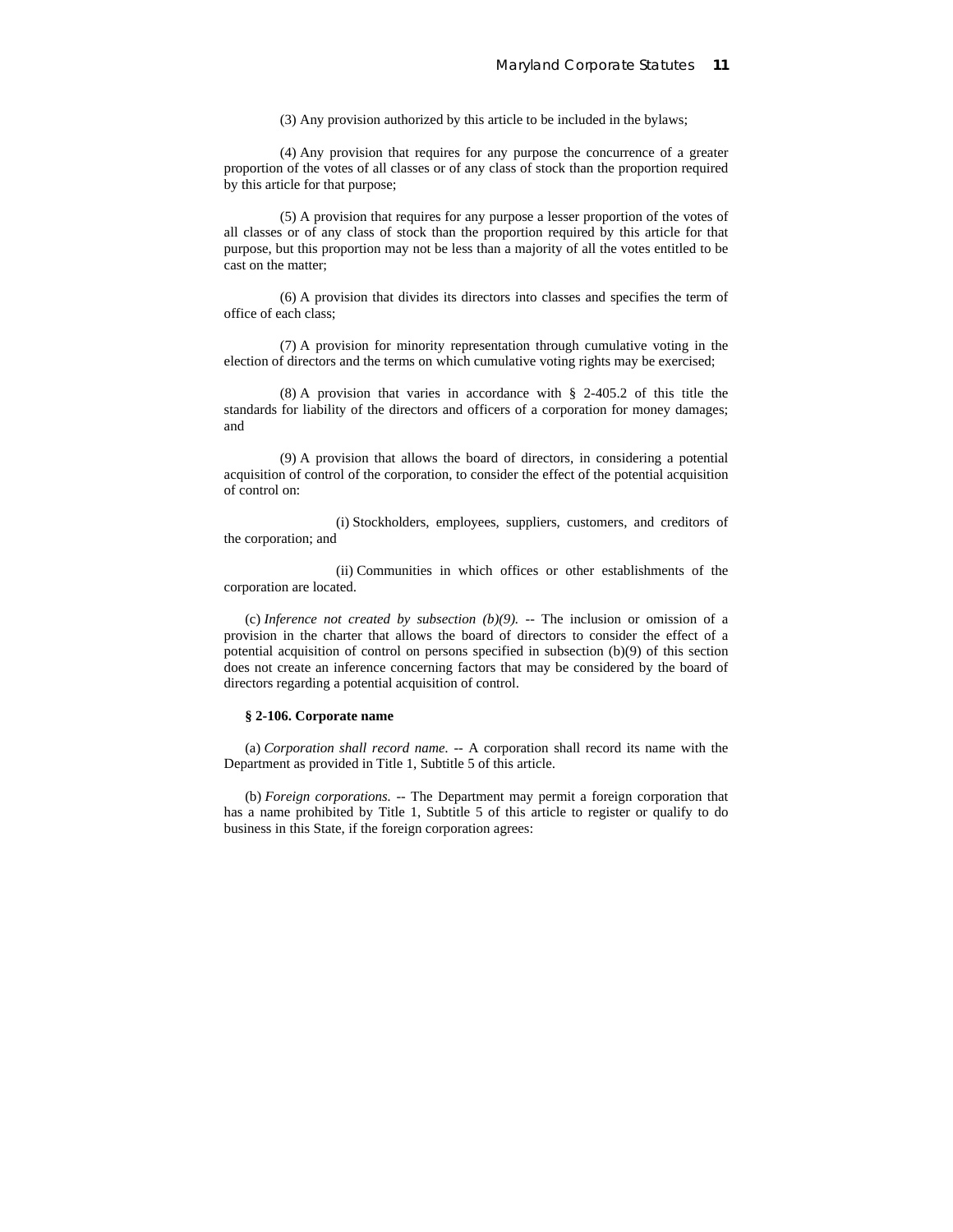(1) To transact business in this State only under a disclosed assumed name that meets the requirements of Title 1, Subtitle 5 of this article; and

(2) To use the assumed name in all of its dealings with the Department and the conduct of its affairs in this State.

#### **§ 2-108. Resident agent and principal office**.

(a) *Required.* -- Each Maryland corporation shall have:

- (1) A principal office in this State; and
- (2) At least one resident agent who shall be either:
	- (i) A citizen of this State who resides here; or
	- (ii) A Maryland corporation.

(b) *Notice by corporation of designation or change of resident agent or address.* --

(1) A corporation may designate or change its resident agent or principal office by filing for record with the Department a certified copy of a resolution of its board of directors which authorizes the designation or change.

(2) A corporation may change the address of its resident agent by filing for record with the Department a statement of the change signed by its president or one of its vice-presidents.

(3) A designation or change of a corporation's principal office or its resident agent or his address under this subsection is effective when the Department accepts the resolution or statement for record.

## (c) *Notice by resident agent of change of address.* --

(1) A resident agent who changes his address in the State may notify the Department of the change by filing for record with the Department a statement of the change signed by him or on his behalf.

- (2) The statement shall include:
	- (i) The names of the corporations for which the change is effective;
	- (ii) His old and new addresses; and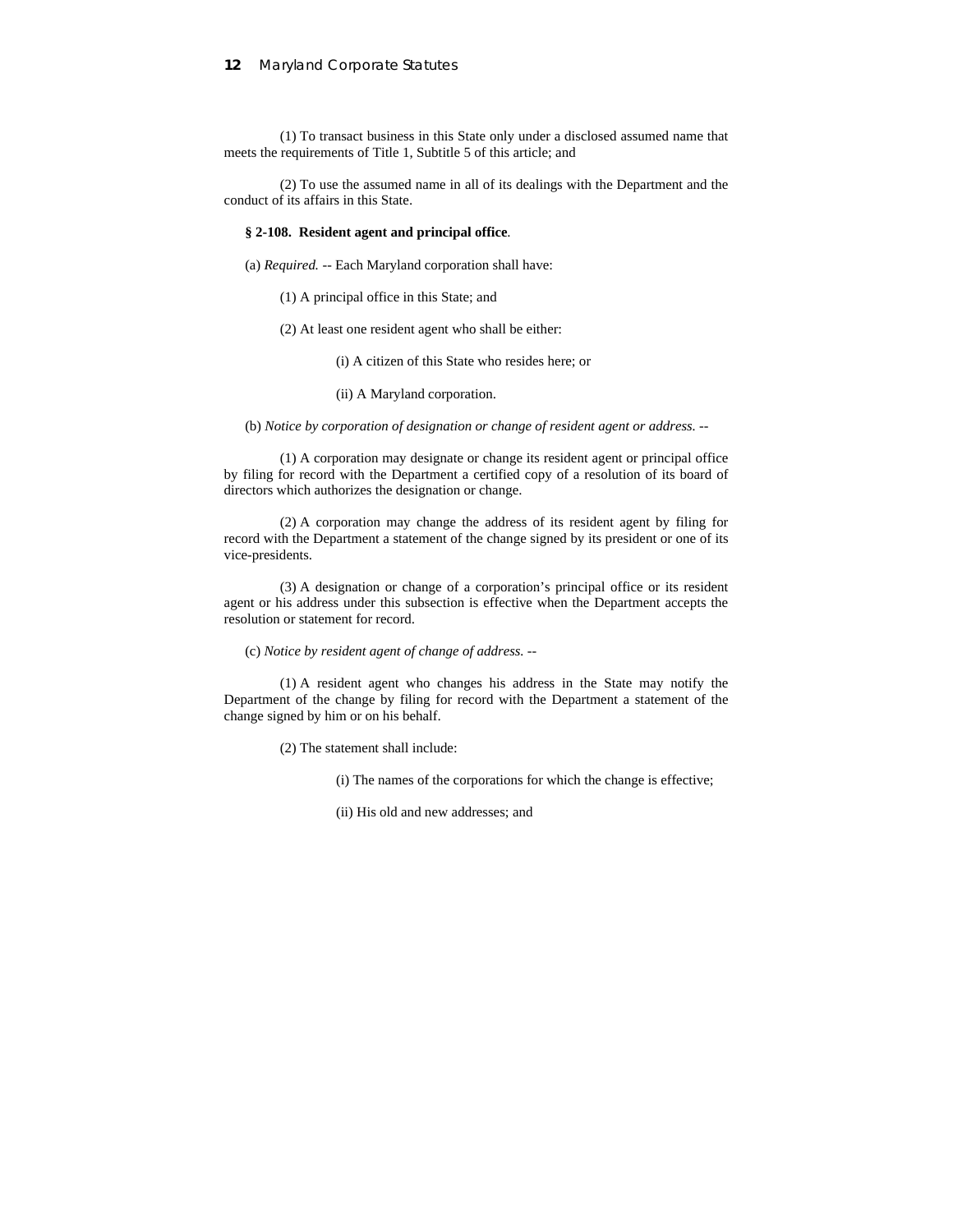(iii) The date on which the change is effective.

(3) If the old and new addresses of the resident agent are the same as the old and new addresses of the principal office of the corporation, the statement may include a change of address for the principal office if:

(i) The resident agent notifies the corporation in writing that the statement will be filed; and

(ii) The statement recites that he has done so.

(4) The change of address of the resident agent or principal office is effective when the Department accepts the statement for record.

(d) *Resignation of resident agent.* --

(1) A resident agent may resign by filing with the Department a counterpart or photocopy of his signed resignation.

(2) Unless a later time is specified in the resignation, it is effective:

(i) At the time it is filed with the Department, if the corporation has more than one resident agent; or

(ii) Ten days after it is filed with the Department, if the corporation has only one resident agent.

### **§ 2-110. Contents and keeping of bylaws.**

(a) *In general.* -- The bylaws may contain any provisions not inconsistent with law or the charter of the corporation for the regulation and management of the affairs of the corporation.

(b) *Classification of directors.* -- The bylaws may divide the directors of the corporation into classes and specify the term of office of each class.

(c) (1) In this subsection, "facts ascertainable outside the bylaws" include:

(i) An action or determination by any person, including the corporation, its board of directors, an officer or agent of the corporation, and any other person affiliated with the corporation;

- (ii) Any agreement or other document; or
- (iii) Any other event.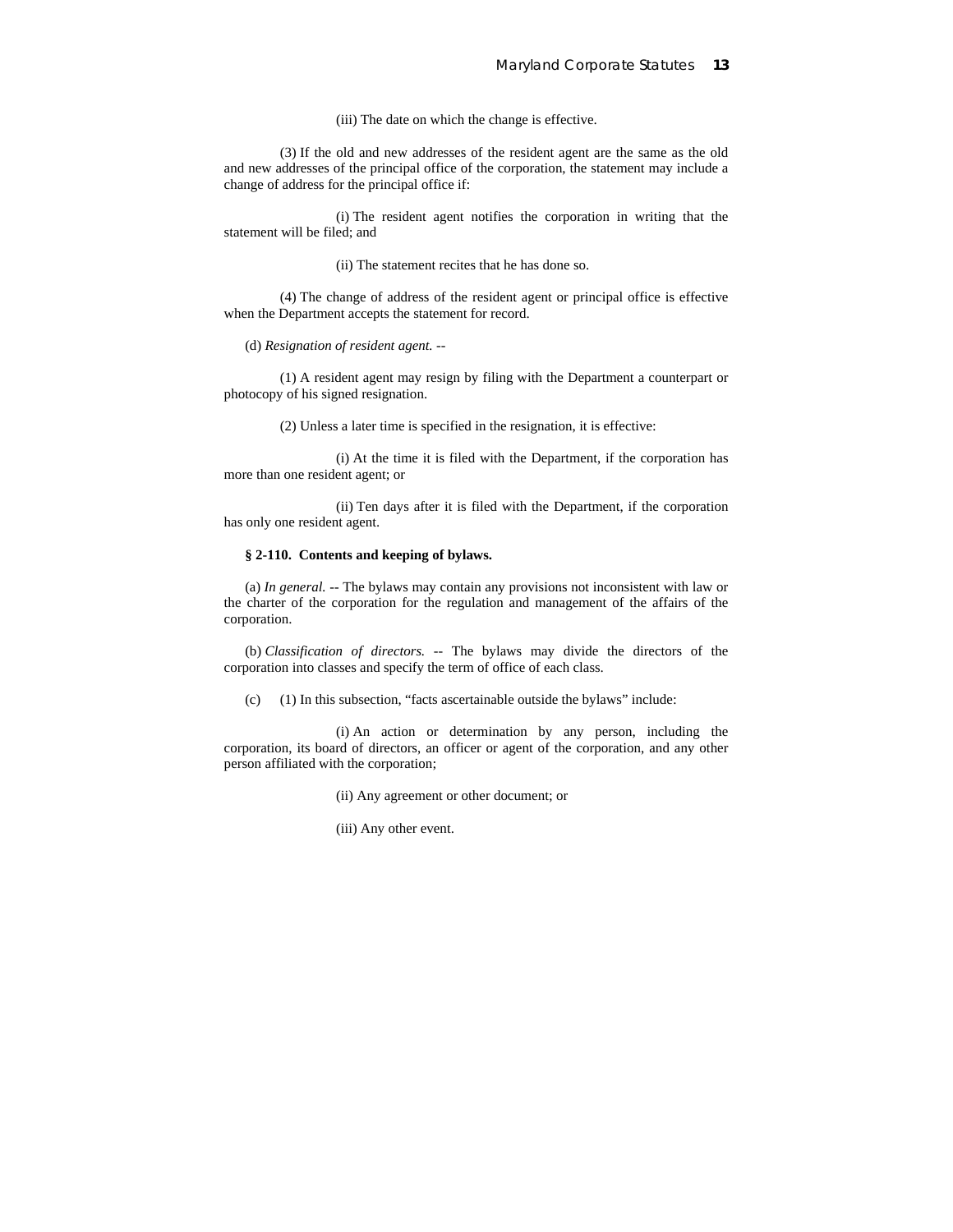(2) Any provision of the bylaws permitted under subsection (a) of this section may be made dependent upon facts ascertainable outside the bylaws.

#### **§ 2-111. Books and records.**

(a) *Records of accounts and minutes to be correct and complete.* -- Each corporation shall keep correct and complete:

(1) Books and records of its accounts and transactions; and

(2) Minutes of the proceedings of its stockholders and board of directors and of any executive or other committee when exercising any of the powers of the board of directors.

#### (b) *Form of records and minutes.* --

(1) The books and records of a corporation may be in written form or in any other form which can be converted within a reasonable time into written form for visual inspection.

(2) Minutes shall be recorded in written form but may be maintained in the form of a reproduction.

## **§ 2-401. Function of directors.**

(a) *Management*. -- The business and affairs of a corporation shall be managed under the direction of a board of directors.

(b) *Power of board*. -- All powers of the corporation may be exercised by or under authority of the board of directors except as conferred on or reserved to the stockholders by law or by the charter or bylaws of the corporation.

#### **§ 2-402. Number of directors.**

(a) *Minimum number.* -- Each corporation shall have at least one director.

(b) *Charter provision.* -- Subject to the provisions of subsection (a) of this section and except for a corporation that has elected to be subject to § 3-804(b) of this article, a Maryland corporation shall have the number of directors provided in its charter until changed by the bylaws.

(c) *Bylaws provision.* -- Subject to the provisions of subsection (a) of this section and except for a corporation that has elected to be subject to § 3-804(b) of this article, the bylaws may: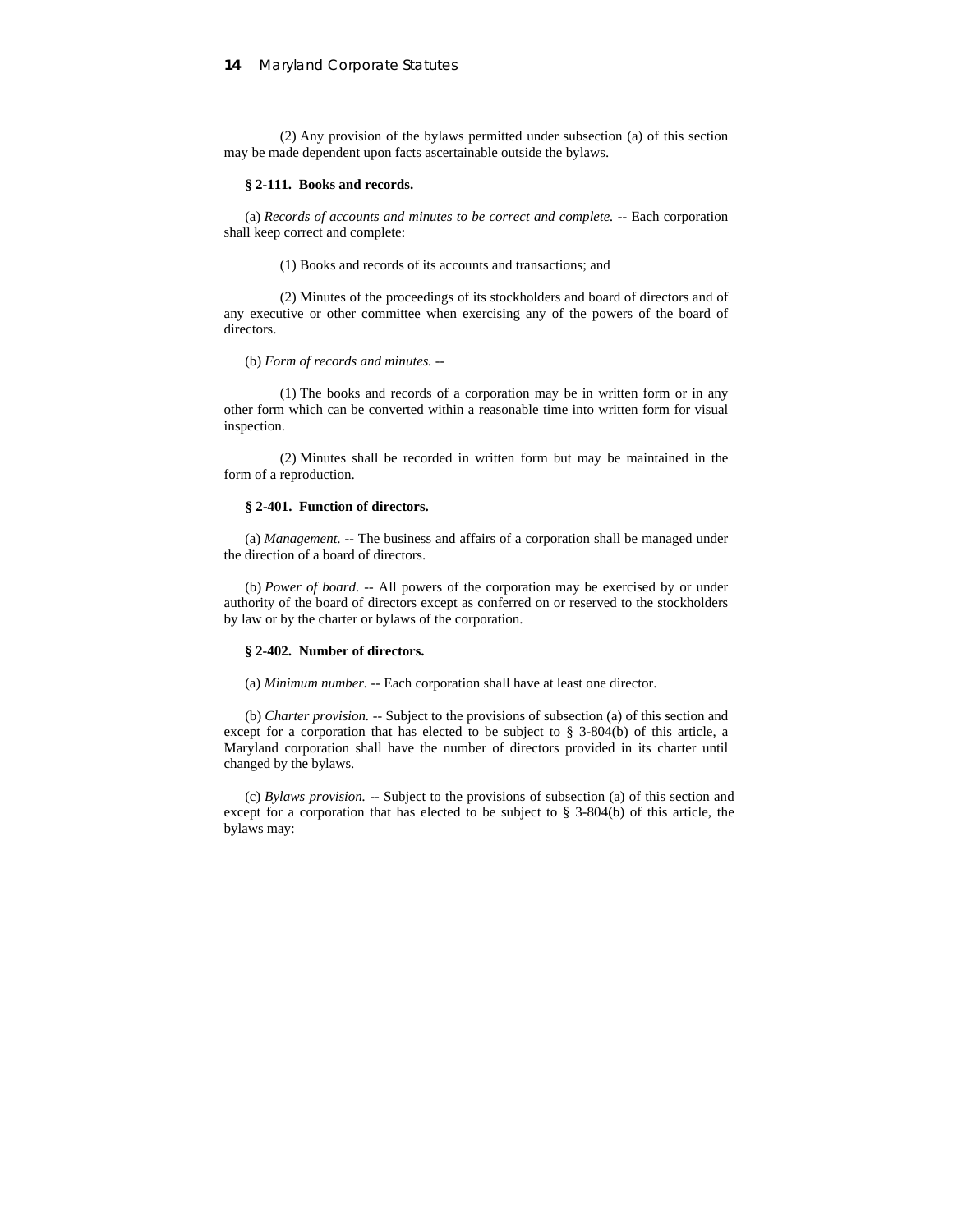## (1) Alter the number of directors set by the charter; and

(2) Authorize a majority of the entire board of directors to alter within specified limits the number of directors set by the charter or the bylaws, but the action may not affect the tenure of office of any director.

#### **§ 2-403. Qualifications of directors.**

(a) *In general.* -- Each director and each nominee for director of a corporation shall have the qualifications required by the charter or bylaws of the corporation.

(b) *Director need not own stock.* -- Unless required by its charter or bylaws, a director need not be a stockholder in the corporation.

#### **§ 2-404. Election and tenure of directors.**

(a) *Initial directors.* -- Until successors are elected and qualify, the board of directors consists of the individuals named as directors in the charter.

(b) *Election by stockholders; term of office.* --

(1) Except as provided in paragraph (2) of this subsection, at each annual meeting of stockholders, the stockholders shall elect directors to hold office until the earlier of:

(i) The next annual meeting of stockholders and until their successors are elected and qualify; or

(ii) The time provided in the terms of any class or series of stock pursuant to which such directors are elected.

(iii) The time a director ceases to have the qualifications that were required by the charter or bylaws of the corporation at the time the director was elected, if the charter or bylaws at the time the director was elected required the director's term to end on a failure to have those qualifications.

(2) Except for a corporation that has elected to be subject to § 3-803 of this article, if the directors are divided into classes, the term of office may be provided in the bylaws, except that:

(i) The term of office of a director may not be longer than five years or, except in the case of an initial or substitute director, shorter than the period between annual meetings; and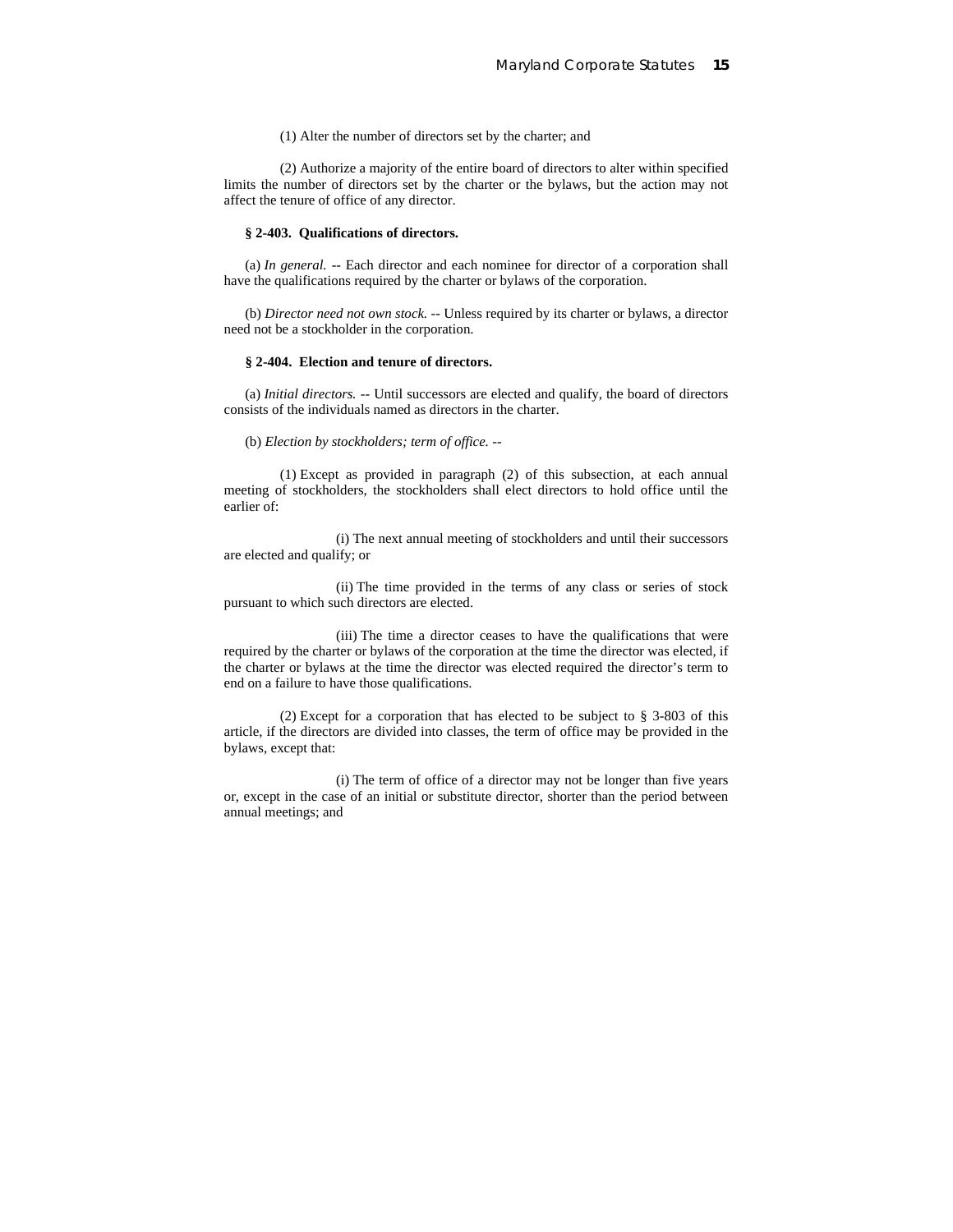(ii) The term of office of at least one class shall expire each year.

(c) *Manner of voting.* -- Each share of stock may be voted for as many individuals as there are directors to be elected and for whose election the share is entitled to be voted.

(d) *Plurality vote.* -- Unless the charter or bylaws of a corporation provide otherwise, a plurality of all the votes cast at a meeting at which a quorum is present is sufficient to elect a director.

#### **§ 2-405. Directors holding over.**

(a) (1) *In general.* – Except as provided in paragraph (2) of this subsection, in case of failure to elect directors at the designated time, the directors holding over shall continue to serve as directors of the corporation until their successors are elected and qualify.

(2) If the number of directors to be elected at the designated time, together with the number of directors who otherwise would hold over, exceeds the number of directors who were to be elected, then the directors who will hold over and continue to serve as directors of the corporation until their successors are elected and qualify shall be determined:

(i) By a majority vote of the directors elected at the designated time and, if the board is classified, any directors whose terms did not expire at the designated time, whether or not sufficient to constitute a quorum; or

(ii) As otherwise provided in the charter or bylaws of the corporation.

(b) *When director deemed holding over.* -- A director not elected annually in accordance with § 2-501 (b) of this title shall be deemed to be continuing in office and shall not be deemed to be holding over under subsection (a) of this section until after the time at which an annual meeting is required to be held under § 2-501 (b) of this title or the charter or bylaws of the corporation.

### **§ 2-405.1. Standard of care required of directors.**

(a) A director shall perform his duties as a director, including his duties as a member of a committee of the board on which he serves:

(1) In good faith;

(2) In a manner he reasonably believes to be in the best interests of the corporation; and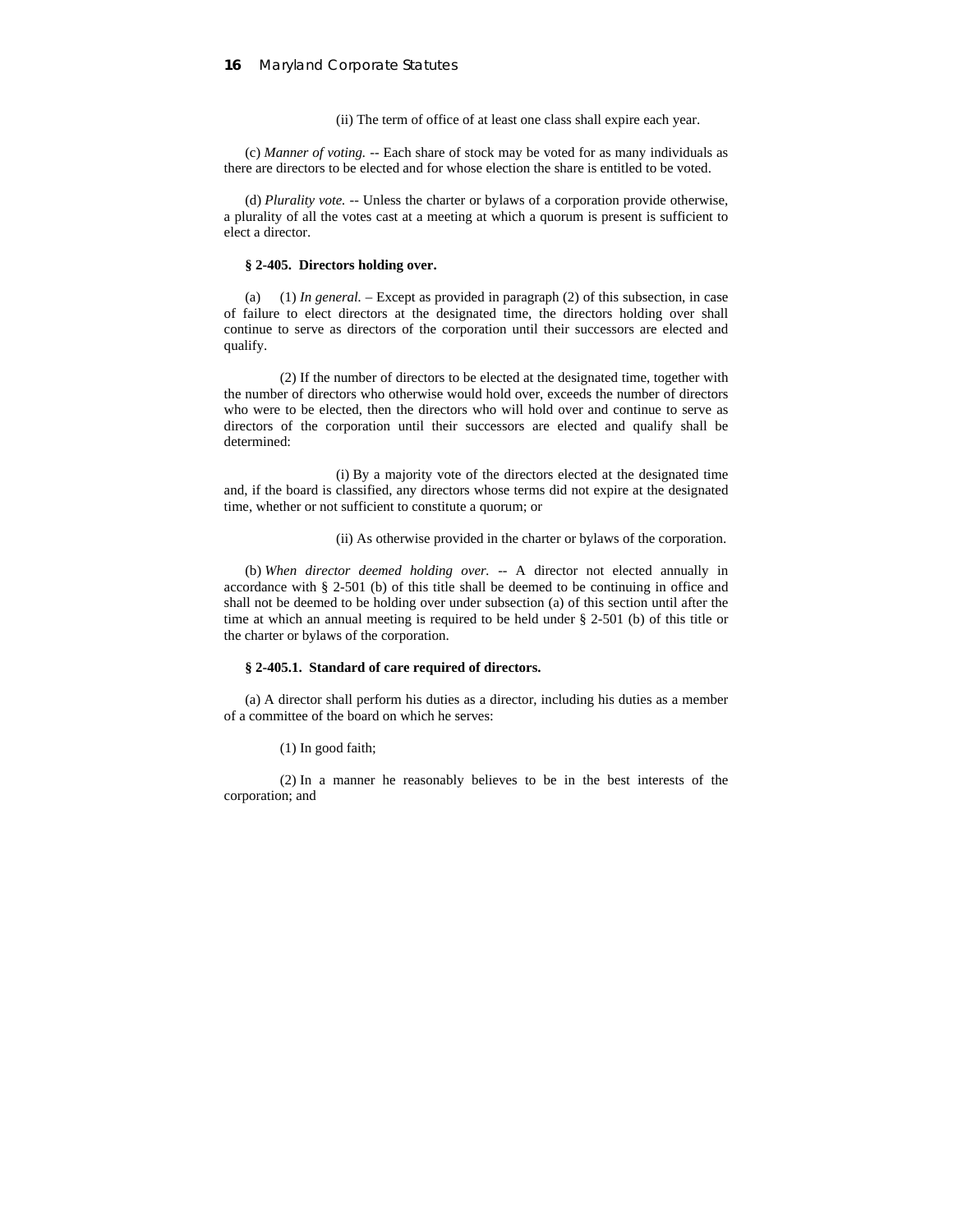(3) With the care that an ordinarily prudent person in a like position would use under similar circumstances.

(b) (1) In performing his duties, a director is entitled to rely on any information, opinion, report, or statement, including any financial statement or other financial data, prepared or presented by:

(i) An officer or employee of the corporation whom the director reasonably believes to be reliable and competent in the matters presented;

(ii) A lawyer, certified public accountant, or other person, as to a matter which the director reasonably believes to be within the person's professional or expert competence; or

(iii) A committee of the board on which the director does not serve, as to a matter within its designated authority, if the director reasonably believes the committee to merit confidence.

(2) A director is not acting in good faith if he has any knowledge concerning the matter in question which would cause such reliance to be unwarranted.

(c) A person who performs his duties in accordance with the standard provided in this section shall have the immunity from liability described under § 5-417 of the Courts and Judicial Proceedings Article.

(d) The duty of the directors of a corporation does not require them to:

(1) Accept, recommend, or respond on behalf of the corporation to any proposal by an acquiring person as defined in § 3-801 of this article;

(2) Authorize the corporation to redeem any rights under, modify, or render inapplicable, a stockholder rights plan;

(3) Elect on behalf of the corporation to be subject to or refrain from electing on behalf of the corporation to be subject to any or all of the provisions of Title 3, Subtitle 8 of this article;

(4) Make a determination under the provisions of Title 3, Subtitle 6 or Subtitle 7 of this article; or

(5) Act or fail to act solely because of:

(i) The effect the act or failure to act may have on an acquisition or potential acquisition of control of the corporation; or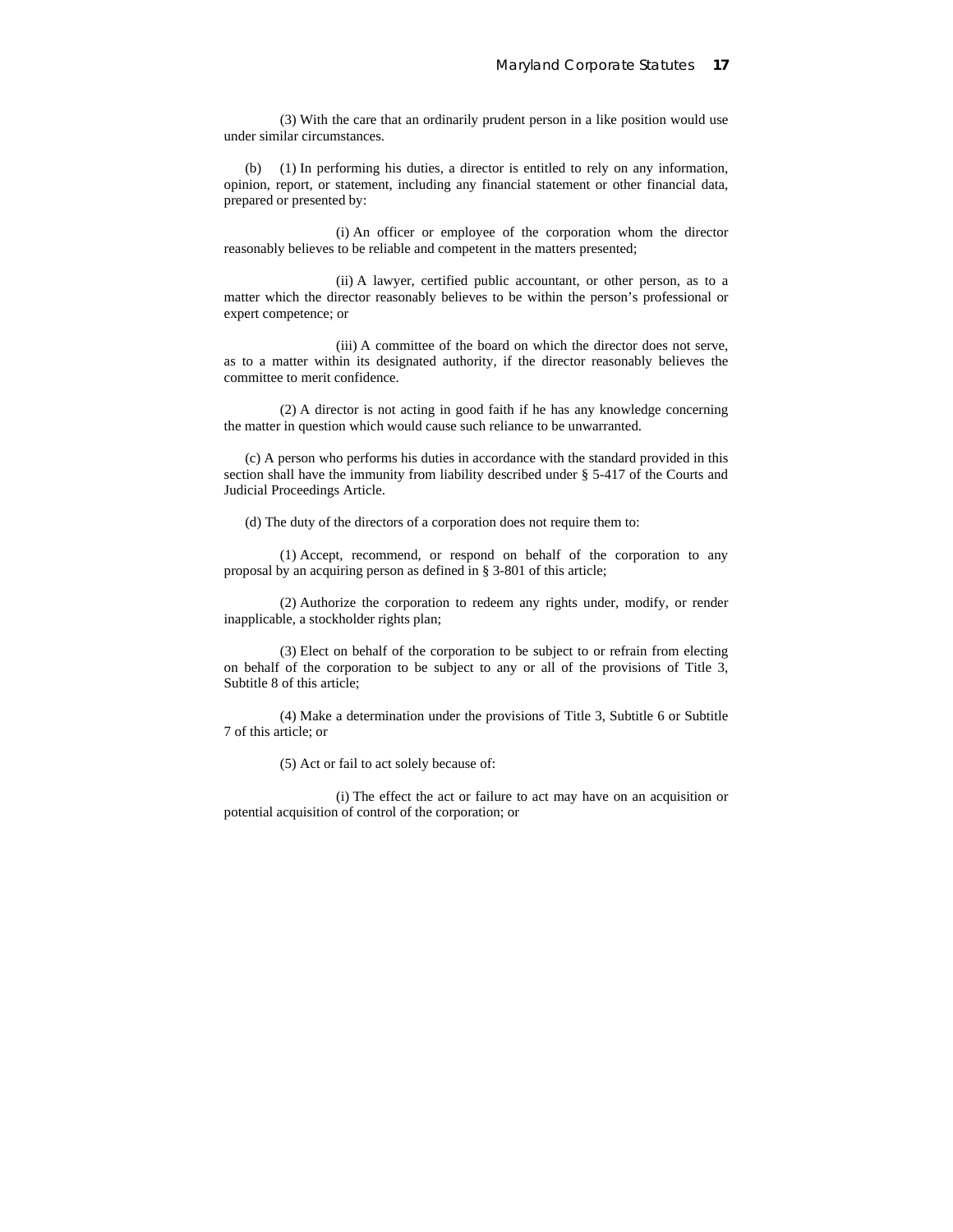(ii) The amount or type of any consideration that may be offered or paid to stockholders in an acquisition.

(e) An act of a director of a corporation is presumed to satisfy the standards of subsection (a) of this section.

(f) An act of a director relating to or affecting an acquisition or a potential acquisition of control of a corporation may not be subject to a higher duty or greater scrutiny than is applied to any other act of a director.

(g) Nothing in this section creates a duty of any director of a corporation enforceable otherwise than by the corporation or in the right of the corporation.

#### **§ 2-405.2. Corporate limitations on directory liability.**

The charter of the corporation may include any provision expanding or limiting the liability of its directors and officers to the corporation or its stockholders as described under § 5-418 of the Courts and Judicial Proceedings Article.

#### **§ 2-406. Removal or resignation of director.**

(a) *By majority vote of stockholders.* -- The stockholders of a corporation may remove any director, with or without cause, by the affirmative vote of a majority of all the votes entitled to be cast generally for the election of directors, except:

(1) As provided in subsection (b) of this section;

(2) As otherwise provided in the charter of the corporation; or

(3) For a corporation that has elected to be subject to § 3-804 (a) of this article.

(b) *Limitations on removal without cause.* -- Unless the charter of the corporation provides otherwise:

(1) If the stockholders of any class or series are entitled separately to elect one or more directors, a director elected by a class or series may not be removed without cause except by the affirmative vote of a majority of all the votes of that class or series;

(2) If a corporation has cumulative voting for the election of directors and less than the entire board is to be removed, a director may not be removed without cause if the votes cast against his removal would be sufficient to elect him if then cumulatively voted at an election of the entire board of directors, or, if there is more than one class of directors, at an election of the class of directors of which he is a member; and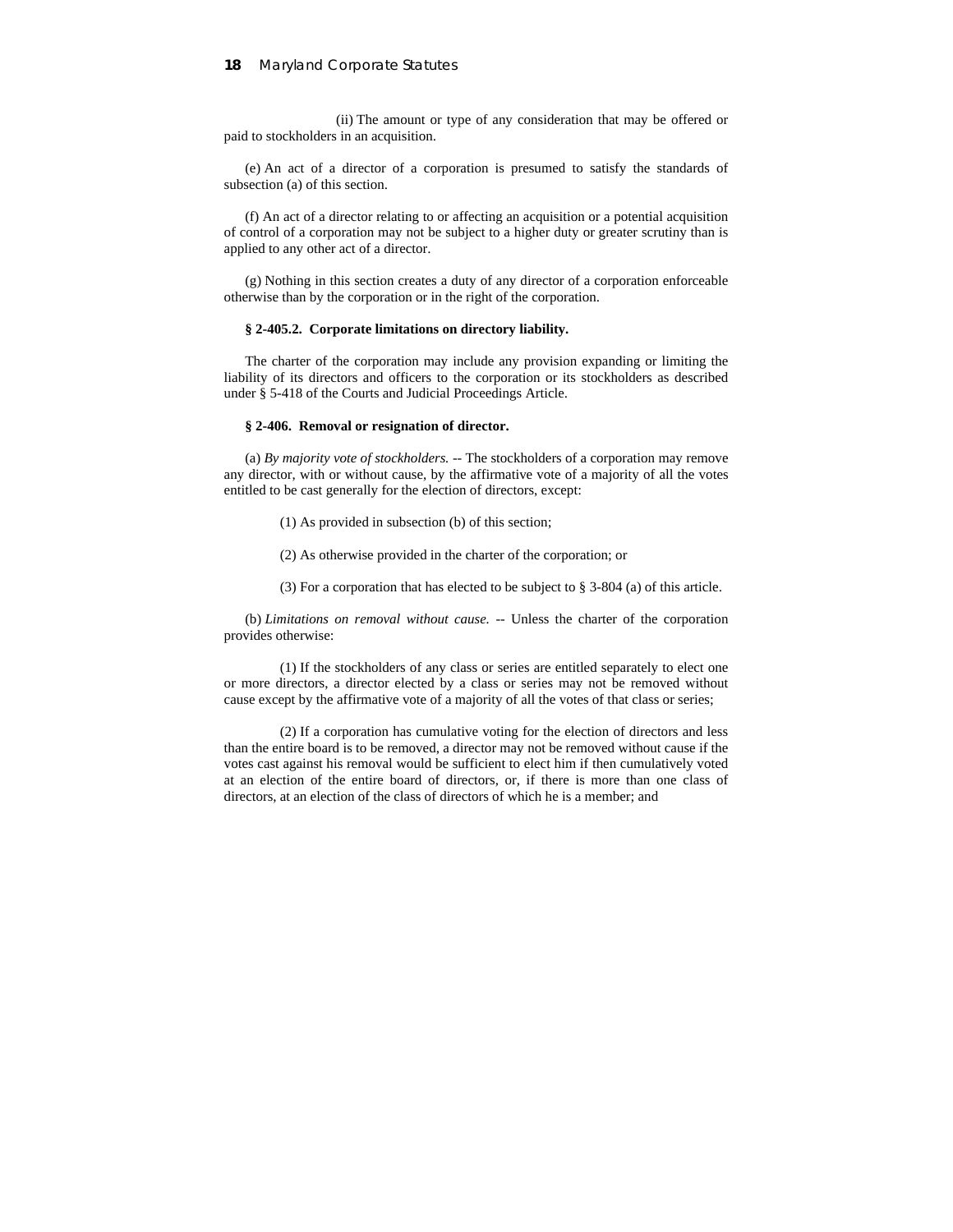(3) If the directors have been divided into classes, a director may not be removed without cause.

(c) *Resignation of director*. -- A resignation of a director given in writing or by electronic transmission may provide that:

(1) The resignation will be effective at a later time or on the occurrence of an event;

(2) The resignation is irrevocable on the occurrence of the event; and

(3) If the resignation will be effective on the failure of the director to receive a specified vote for reelection, the resignation is irrevocable.

### **§ 2-407. Vacancy on board.**

(a) *Stockholders' power to fill vacancies.* --

(1) Except as provided in paragraph (2) of this subsection and except for a corporation that has elected to become subject to § 3-804(c) of this article, the stockholders may elect a successor to fill a vacancy on the board of directors which results from the removal of a director.

(2) If the stockholders of any class or series are entitled separately to elect one or more directors, the stockholders of that class or series may elect a successor to fill a vacancy on the board of directors which results from the removal of a director elected by that class or series.

(b) *Board's power to fill vacancies.* --

(1) Except as provided in paragraph (2) of this subsection or unless the charter or the bylaws of the corporation provide otherwise:

(i) A majority of the remaining directors, whether or not sufficient to constitute a quorum, may fill a vacancy on the board of directors which results from any cause except an increase in the number of directors; and

(ii) A majority of the entire board of directors may fill a vacancy which results from an increase in the number of directors.

(2) If the stockholders of any class or series are entitled separately to elect one or more directors, a majority of the remaining directors elected by that class or series or the sole remaining director elected by that class or series may fill any vacancy among the number of directors elected by that class or series.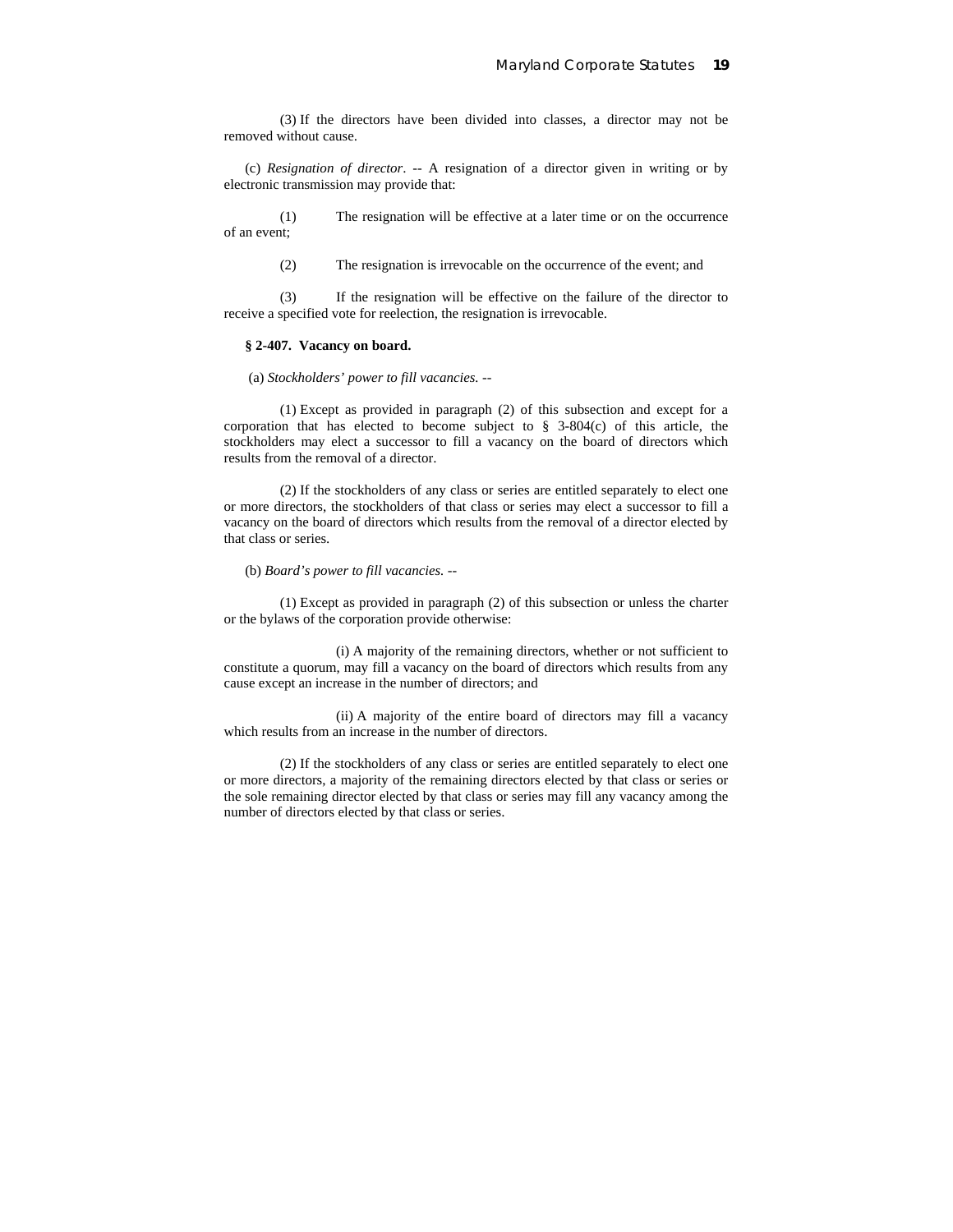(c) *Tenure of substitute director.* --

(1) A director elected by the board of directors to fill a vacancy serves until the next annual meeting of stockholders and until his successor is elected and qualifies.

(2) A director elected by the stockholders to fill a vacancy which results from the removal of a director serves for the balance of the term of the removed director.

#### **§ 2-408. Action by directors.**

(a) *Majority rule.* -- Unless this article or the charter or bylaws of the corporation require a greater proportion, the action of a majority of the directors present at a meeting at which a quorum is present is the action of the board of directors.

(b) *Quorum.* --

(1) Unless the bylaws of the corporation provide otherwise, a majority of the entire board of directors constitutes a quorum for the transaction of business.

(2) The bylaws may provide that less than a majority, but not less than onethird of the entire board of directors, may constitute a quorum unless:

(i) There are only 2 or 3 directors, in which case not less than 2 may constitute a quorum; or

(ii) There is only 1 director, in which case that one will constitute a quorum.

(c) *Informal action by directors.* -- Any action required or permitted to be taken at a meeting of the board of directors or of a committee of the board may be taken without a meeting if a unanimous consent which sets forth the action is:

(1) Given in writing or by electronic transmission by each member of the board or committee entitled to vote on the matter; and

(2) Filed in paper or electronic form with the minutes of proceedings of the board or committee.

(d) *More or less than one vote per director.* --

(1) The charter may provide that one or more directors or a class of directors shall have more or less than one vote per director on any matter.

(2) If the charter provides that one or more directors shall have more or less than one vote per director on any matter, every reference in this article to a majority or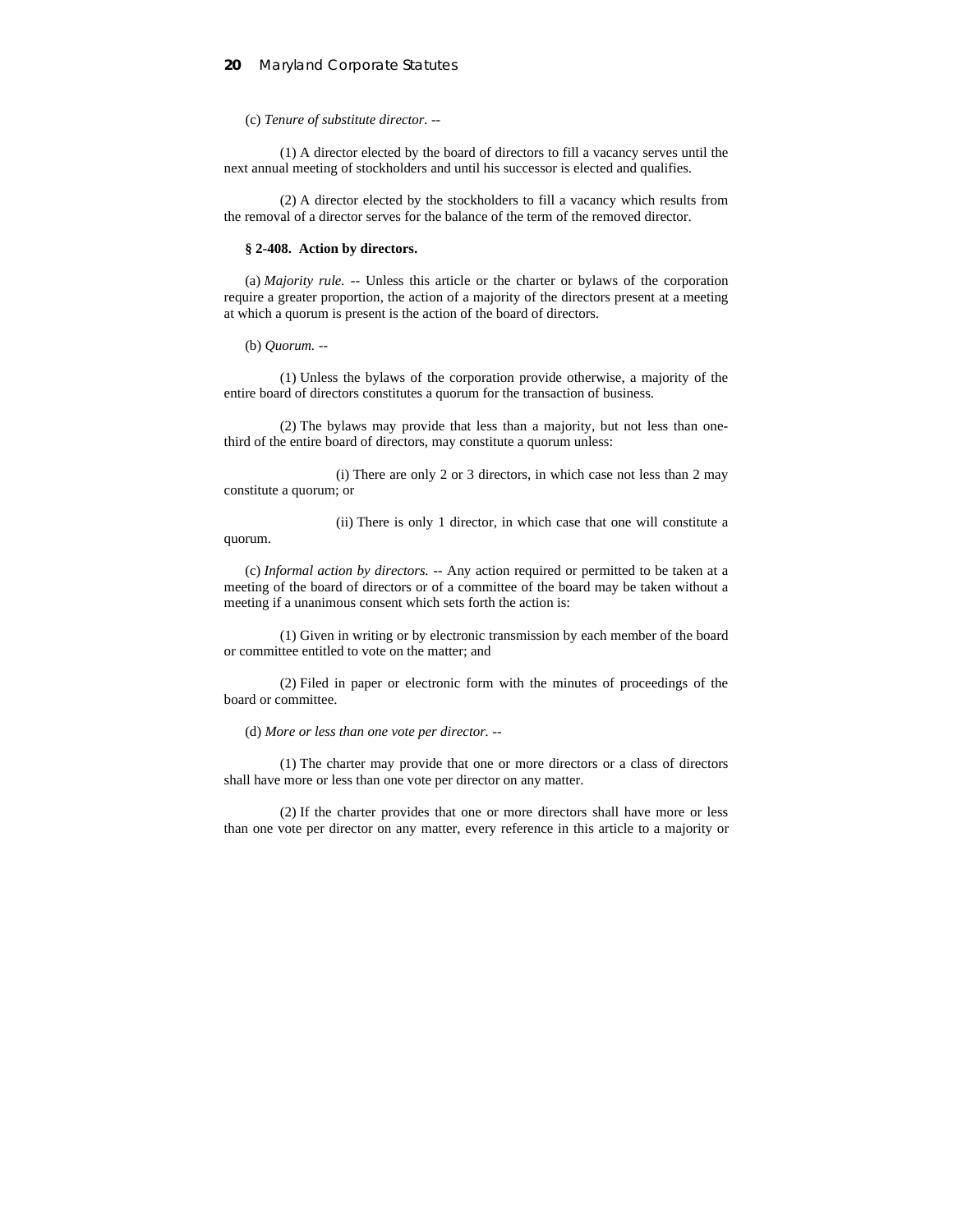other proportion of directors shall refer to a majority or other proportion of votes entitled to be cast by the directors.

#### **§ 2-409. Meetings of directors.**

(a) *Place of meeting; remote communication.* -- Unless the bylaws of the corporation provide otherwise, a regular or special meeting of the board of directors may be held at any place in or out of the State or by means of remote communication.

(b) (1) *Notice of meeting.* -- Notice of each meeting of the board of directors shall be given as provided in the bylaws.

(2) Unless the bylaws provide otherwise, the notice:

(i) Shall be in writing or delivered by electronic transmission; and

(ii) Need not state the business to be transacted at or the purpose of any regular or special meeting of the board of directors.

(c) *Waiver of notice.* -- Whenever this article or the charter or bylaws of a corporation require notice of the time, place, or purpose of a meeting of the board of directors or a committee of the board, a person who is entitled to the notice waives notice if the person:

(1) Before or after the meeting delivers a written waiver or a waiver by electronic transmission which is filed with the records of the meeting; or

(2) Is present at the meeting.

(d) (1) *Telephone meetings.* -- Unless restricted by the charter or bylaws of the corporation, members of the board of directors or a committee of the board may participate in a meeting by means of a conference telephone or other communications equipment if all persons participating in the meeting can hear each other at the same time.

(2) Participation in a meeting by these means constitutes presence in person at the meeting.

### **§ 2-410. Dissent of director to action of board.**

(a) *Presumption.* -- A director of a corporation who is present at a meeting of its board of directors at which action on any corporate matter is taken is presumed to have assented to the action unless:

- (1) He announces his dissent at the meeting; and
- (2) (i) His dissent is entered in the minutes of the meeting;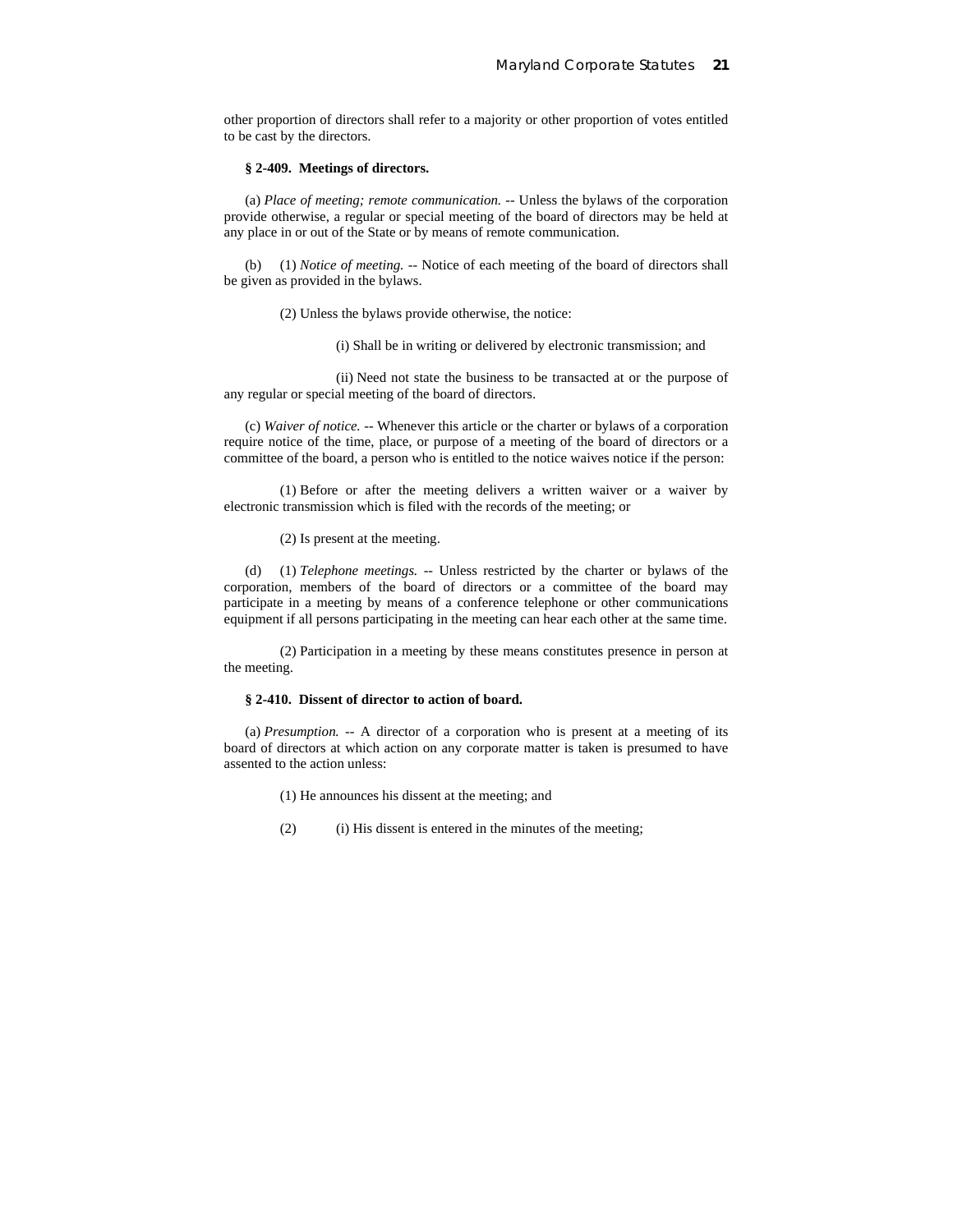(ii) He files his written dissent to the action with the secretary of the meeting before the meeting is adjourned; or

(iii) He forwards his written dissent within 24 hours after the meeting is adjourned, by certified mail, return receipt requested, bearing a postmark from the United States Postal Service, to the secretary of the meeting or the secretary of the corporation.

(b) *When right to dissent does not apply.* -- The right to dissent does not apply to a director who:

(1) Voted in favor of the action; or

(2) Failed to make his dissent known at the meeting.

## **§ 2-411. Executive and other committees.**

(a) *Appointment by board; delegation of power.* -- The board of directors of a corporation may:

(1) Appoint from among its members an executive committee and other committees composed of one or more directors; and

(2) Delegate to these committees any of the powers of the board of directors, except the power to:

(i) Authorize dividends on stock, except as provided in  $\S$  2-309(d) of

this title;

section;

(ii) Issue stock other than as provided in subsection (b) of this

(iii) Recommend to the stockholders any action which requires stockholder approval;

#### (iv) Amend the bylaws; or

(v) Approve any merger or share exchange which does not require stockholder approval.

(b) *Issuance of stock.* -- If the board of directors has given general authorization for the issuance of stock providing for or establishing a method or procedure for determining the maximum number of shares to be issued, a committee of the board, in accordance with that general authorization or any stock option or other plan or program adopted by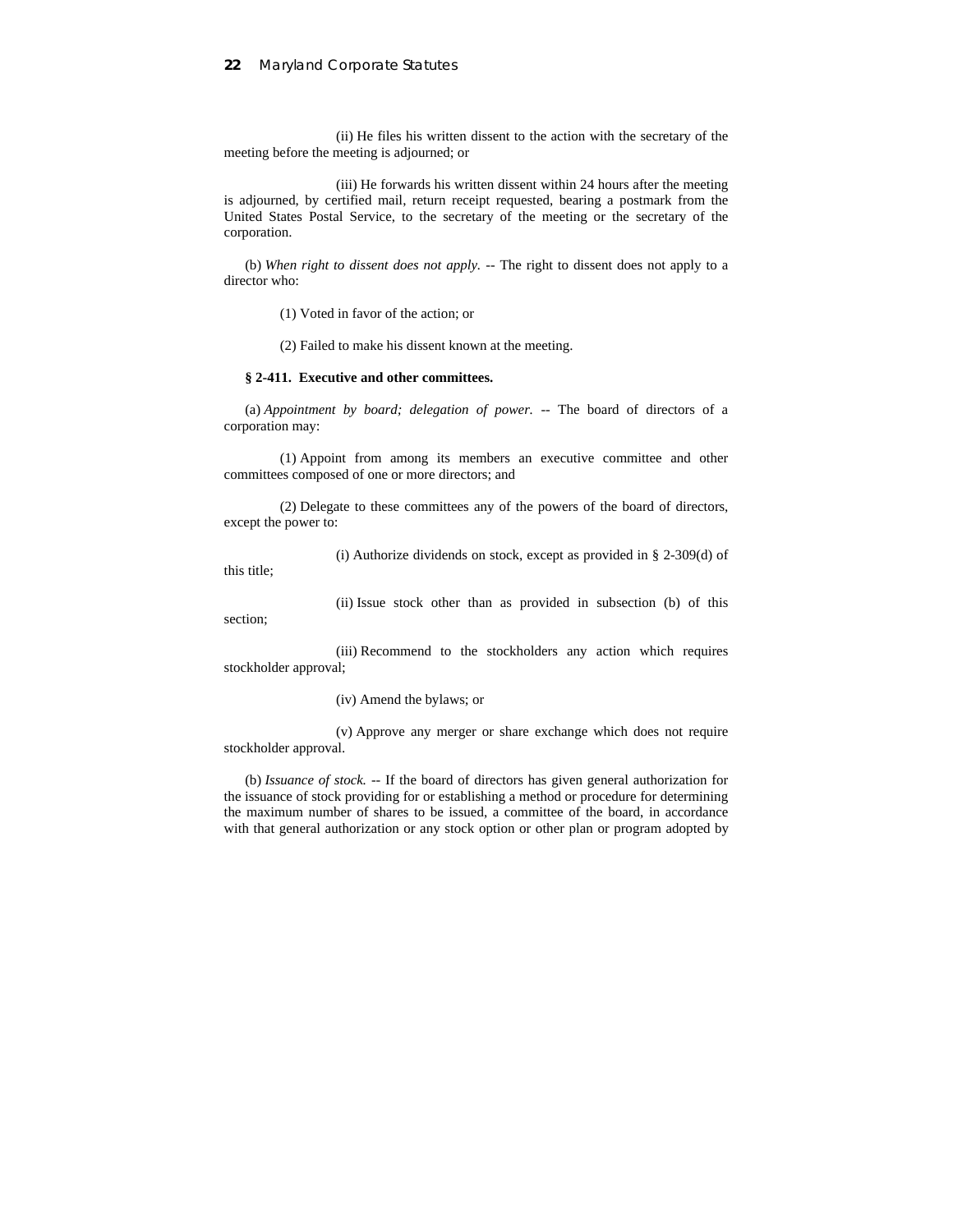the board, may authorize or fix the terms of stock subject to classification or reclassification and the terms on which any stock may be issued, including all terms and conditions required or permitted to be established or authorized by the board of directors under §§ 2-203 and 2-208 of this title.

(c) *Appointment of substitute member.* -- The bylaws may authorize the members of a committee present at any meeting, whether or not they constitute a quorum, to appoint a director to act in the place of an absent member.

(d) *Responsibility of directors.* -- The appointment of any committee, the delegation of authority to it, or action by it under that authority does not constitute, of itself, compliance by any director, not a member of the committee, with the standard provided in § 2-405.1 of this subtitle for the performance of duties of directors.

(e) *Creation and composition of committees.* -- Notwithstanding subsection (a) of this section or  $\S$  2-408(d) of this subtitle, the charter or bylaws of a corporation, or any agreement to which the corporation is a party and which has been approved by the board of directors, may provide for:

(1) The establishment of one or more standing committees or for the creation of one or more committees upon the occurrence of certain events; and

(2) The composition of the membership, and the qualifications and the voting and other rights of members of any such committee, subject to the continued service of members of the committee as directors.

## **§ 2-412. Required and permitted officers.**

(a) *Required officers.* -- Each Maryland corporation shall have the following officers:

- (1) A president;
- (2) A secretary; and
- (3) A treasurer.

(b) *Permitted officers.* -- In addition to the required officers, a Maryland corporation may have any other officer provided for in the bylaws.

#### **§ 2-413. Election, tenure, and removal of officers.**

(a) *Election.* -- Unless the bylaws provide otherwise, the board of directors shall elect the officers.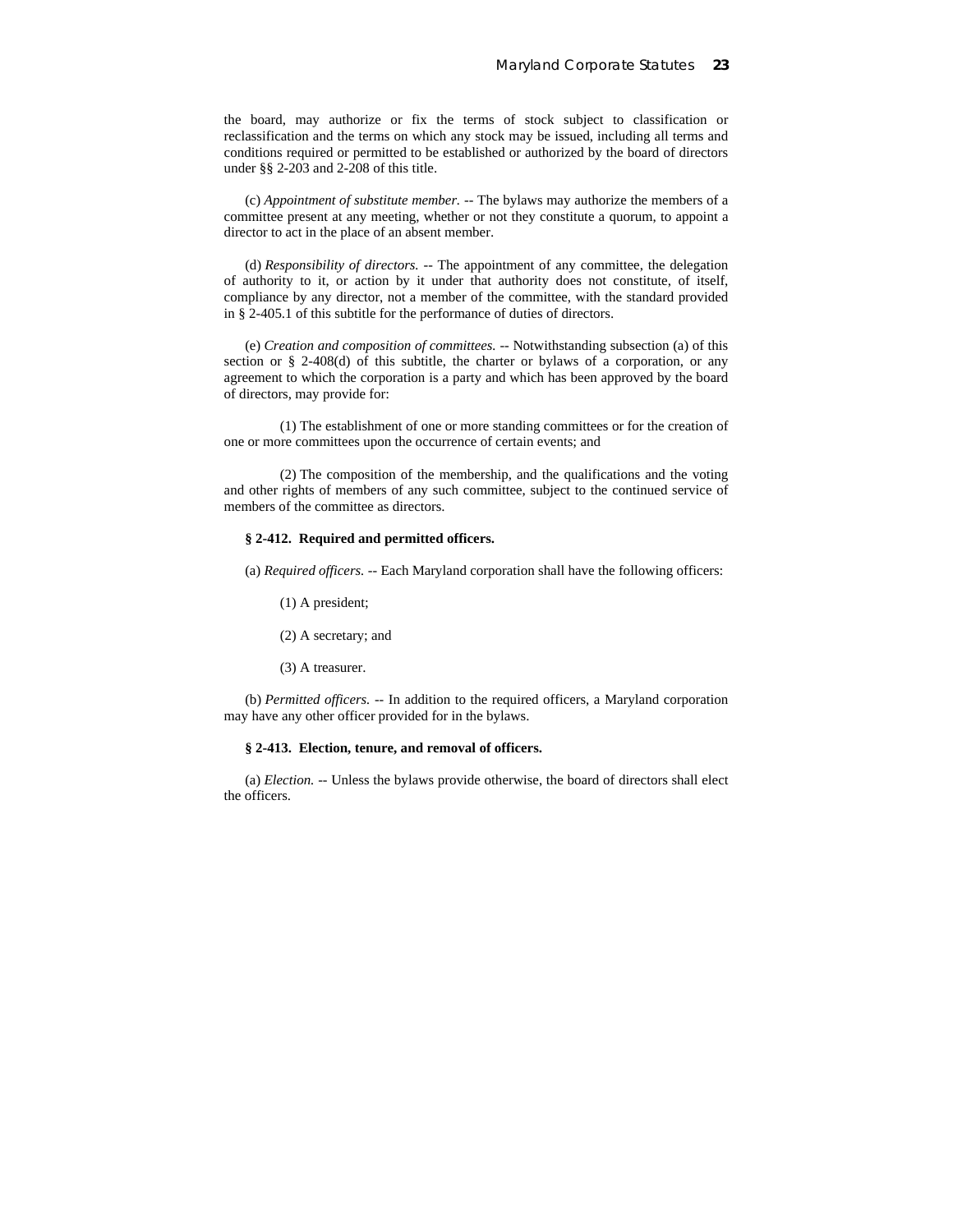(b) *Tenure.* -- Unless the bylaws provide otherwise, an officer serves for one year and until his successor is elected and qualifies.

(c) *Removal.* --

(1) If the board of directors in its judgment finds that the best interests of the corporation will be served, it may remove any officer or agent of the corporation.

(2) The removal of an officer or agent does not prejudice any of his contract rights.

(d) *Board may fill vacancy.* -- Unless the bylaws provide otherwise, the board of directors may fill a vacancy which occurs in any office.

#### **§ 2-414. Powers and duties of officers and agents.**

(a) *Internally.* -- As between himself and the corporation, an officer or agent of the corporation has the authority and shall perform the duties in the management of the assets and affairs of the corporation as:

(1) Provided in the bylaws; and

(2) Determined from time to time by resolution of the board of directors not inconsistent with the bylaws.

(b) *As to third parties.* -- The rights of any third party are not affected or impaired by any bylaw or resolution referred to in subsection (a) of this section unless the third party has knowledge of the bylaw or resolution.

#### **§ 2-415. Holding more than one office.**

(a) *Permitted.* -- If permitted by the bylaws, a person may hold more than one office in a corporation but may not serve concurrently as both president and vice president of the same corporation.

(b) *Execution of documents.* -- A person who holds more than one office in a corporation may not act in more than one capacity to execute, acknowledge, or verify an instrument required by law to be executed, acknowledged, or verified by more than one officer.

#### **§ 2-418. Indemnification of directors, officers, employees, and agents.**

(a) *Definitions.* -- In this section the following words have the meanings indicated.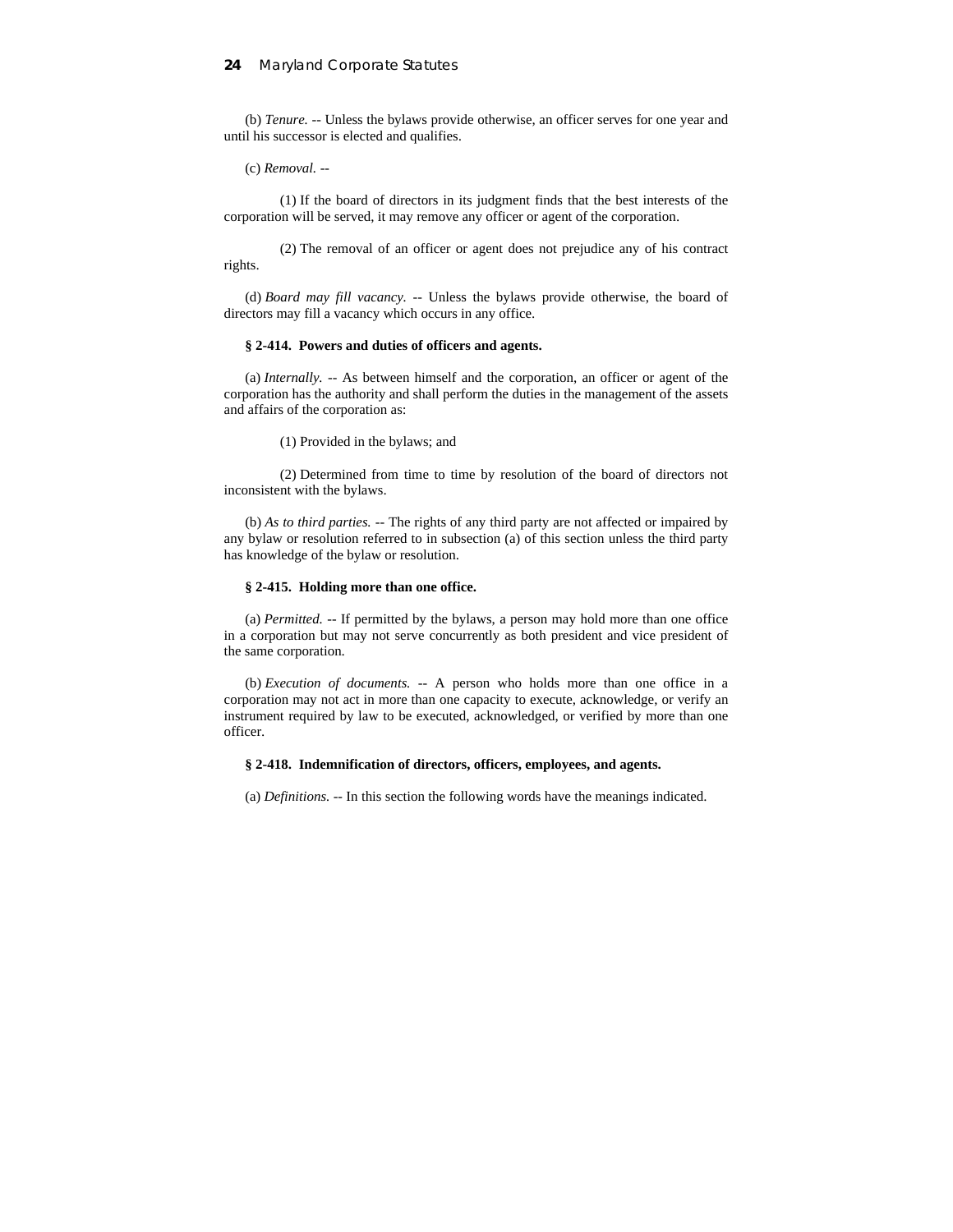(1) "Director" means any person who is or was a director of a corporation and any person who, while a director of a corporation, is or was serving at the request of the corporation as a director, officer, partner, trustee, employee, or agent of another foreign or domestic corporation, partnership, joint venture, trust, other enterprise, or employee benefit plan.

(2) "Corporation" includes any domestic or foreign predecessor entity of a corporation in a merger, consolidation, or other transaction in which the predecessor's existence ceased upon consummation of the transaction.

- (3) "Expenses" include attorney's fees.
- (4) "Official capacity" means the following:

(i) When used with respect to a director, the office of director in the corporation; and

(ii) When used with respect to a person other than a director as contemplated in subsection (j), the elective or appointive office in the corporation held by the officer, or the employment or agency relationship undertaken by the employee or agent in behalf of the corporation.

(iii) "Official capacity" does not include service for any other foreign or domestic corporation or any partnership, joint venture, trust, other enterprise, or employee benefit plan.

(5) "Party" includes a person who was, is, or is threatened to be made a named defendant or respondent in a proceeding.

(6) "Proceeding" means any threatened, pending or completed action, suit or proceeding, whether civil, criminal, administrative, or investigative.

(b) *Permitted indemnification of director.* --

(1) A corporation may indemnify any director made a party to any proceeding by reason of service in that capacity unless it is established that:

(i) The act or omission of the director was material to the matter giving rise to the proceeding; and

1. Was committed in bad faith; or

2. Was the result of active and deliberate dishonesty; or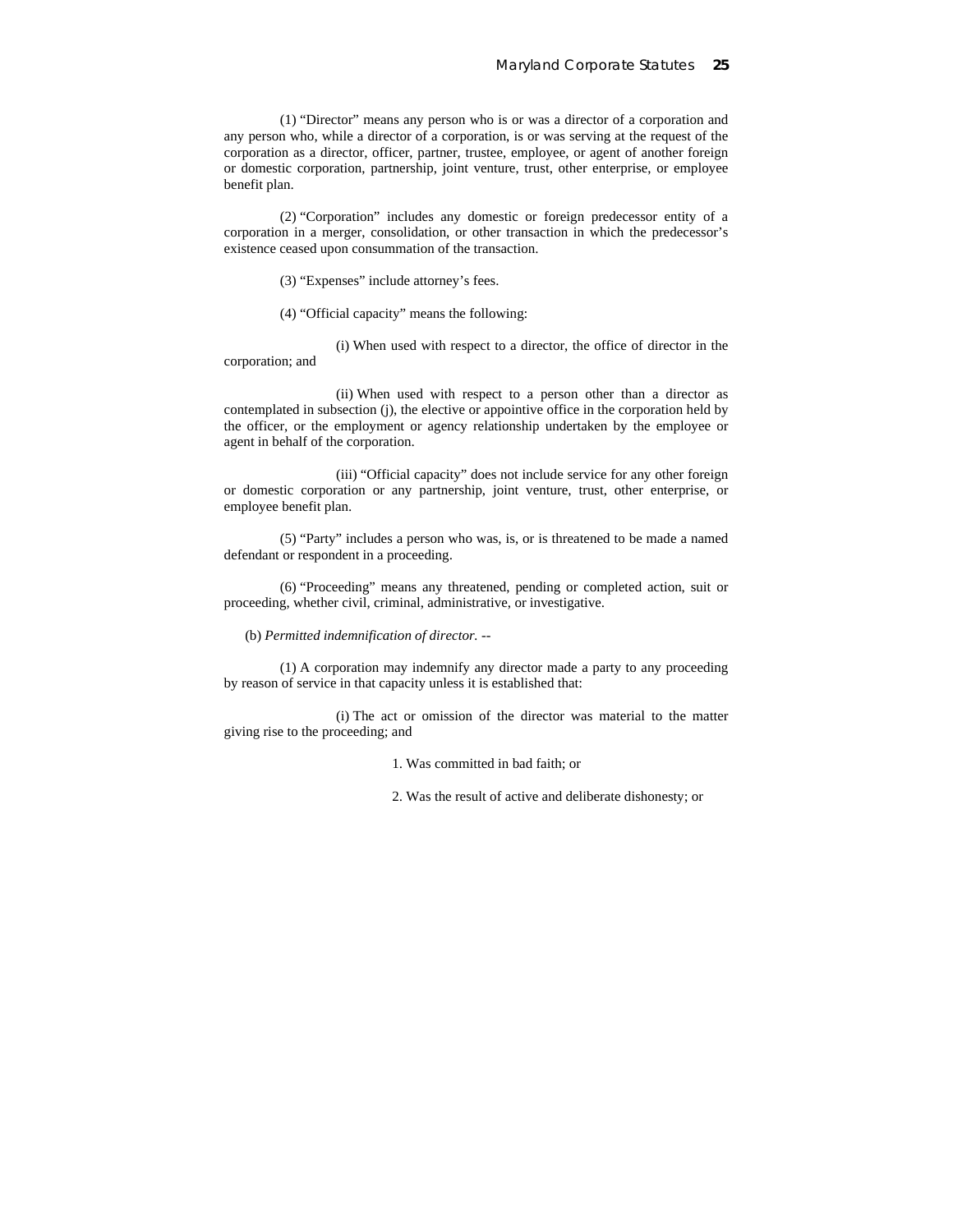(ii) The director actually received an improper personal benefit in money, property, or services; or

(iii) In the case of any criminal proceeding, the director had reasonable cause to believe that the act or omission was unlawful.

(2) (i) Indemnification may be against judgments, penalties, fines, settlements, and reasonable expenses actually incurred by the director in connection with the proceeding.

(ii) However, if the proceeding was one by or in the right of the corporation, indemnification may not be made in respect of any proceeding in which the director shall have been adjudged to be liable to the corporation.

(3) (i) The termination of any proceeding by judgment, order, or settlement does not create a presumption that the director did not meet the requisite standard of conduct set forth in this subsection.

(ii) The termination of any proceeding by conviction, or a plea of nolo contendere or its equivalent, or an entry of an order of probation prior to judgment, creates a rebuttable presumption that the director did not meet that standard of conduct.

(4) A corporation may not indemnify a director or advance expenses under this section for a proceeding brought by that director against the corporation, except:

(i) For a proceeding brought to enforce indemnification under this section; or

(ii) If the charter or bylaws of the corporation, a resolution of the board of directors of the corporation, or an agreement approved by the board of directors of the corporation to which the corporation is a party expressly provide otherwise.

(c) *No indemnification of director liable for improper personal benefit.* -- A director may not be indemnified under subsection (b) of this section in respect of any proceeding charging improper personal benefit to the director, whether or not involving action in the director's official capacity, in which the director was adjudged to be liable on the basis that personal benefit was improperly received.

(d) *Required indemnification against expenses incurred in successful defense.* -- Unless limited by the charter:

(1) A director who has been successful, on the merits or otherwise, in the defense of any proceeding referred to in subsection (b) of this section, or in the defense of any claim, issue, or matter in the proceeding, shall be indemnified against reasonable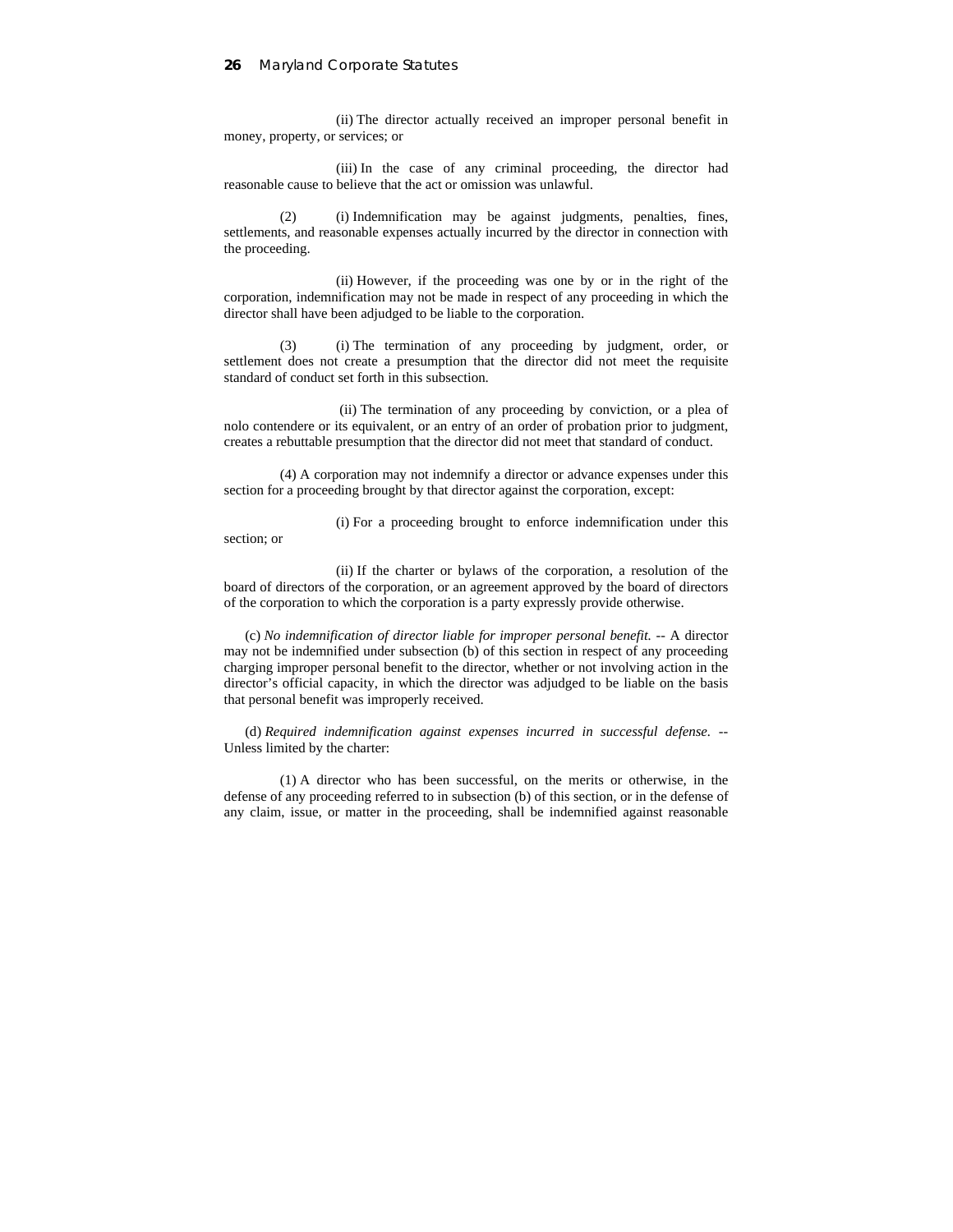expenses incurred by the director in connection with the proceeding, claim, issue, or matter in which the director has been successful.

(2) A court of appropriate jurisdiction, upon application of a director and such notice as the court shall require, may order indemnification in the following circumstances:

(i) If it determines a director is entitled to reimbursement under paragraph (1) of this subsection, the court shall order indemnification, in which case the director shall be entitled to recover the expenses of securing such reimbursement; or

(ii) If it determines that the director is fairly and reasonably entitled to indemnification in view of all the relevant circumstances, whether or not the director has met the standards of conduct set forth in subsection (b) of this section or has been adjudged liable under the circumstances described in subsection (c) of this section, the court may order such indemnification as the court shall deem proper. However, indemnification with respect to any proceeding by or in the right of the corporation or in which liability shall have been adjudged in the circumstances described in subsection (c) shall be limited to expenses.

(3) A court of appropriate jurisdiction may be the same court in which the proceeding involving the director's liability took place.

#### (e) *Determination that indemnification is proper.* --

(1) Indemnification under subsection (b) of this section may not be made by the corporation unless authorized for a specific proceeding after a determination has been made that indemnification of the director is permissible in the circumstances because the director has met the standard of conduct set forth in subsection (b) of this section.

#### (2) Such determination shall be made:

(i) By the board of directors by a majority vote of a quorum consisting of directors not, at the time, parties to the proceeding, or, if such a quorum cannot be obtained, then by a majority vote of a committee of the board consisting solely of one or more directors not, at the time, parties to such proceeding and who were duly designated to act in the matter by a majority vote of the full board in which the designated directors who are parties may participate;

(ii) By special legal counsel selected by the board of directors or a committee of the board by vote as set forth in subparagraph (i) of this paragraph, or, if the requisite quorum of the full board cannot be obtained therefor and the committee cannot be established, by a majority vote of the full board in which directors who are parties may participate; or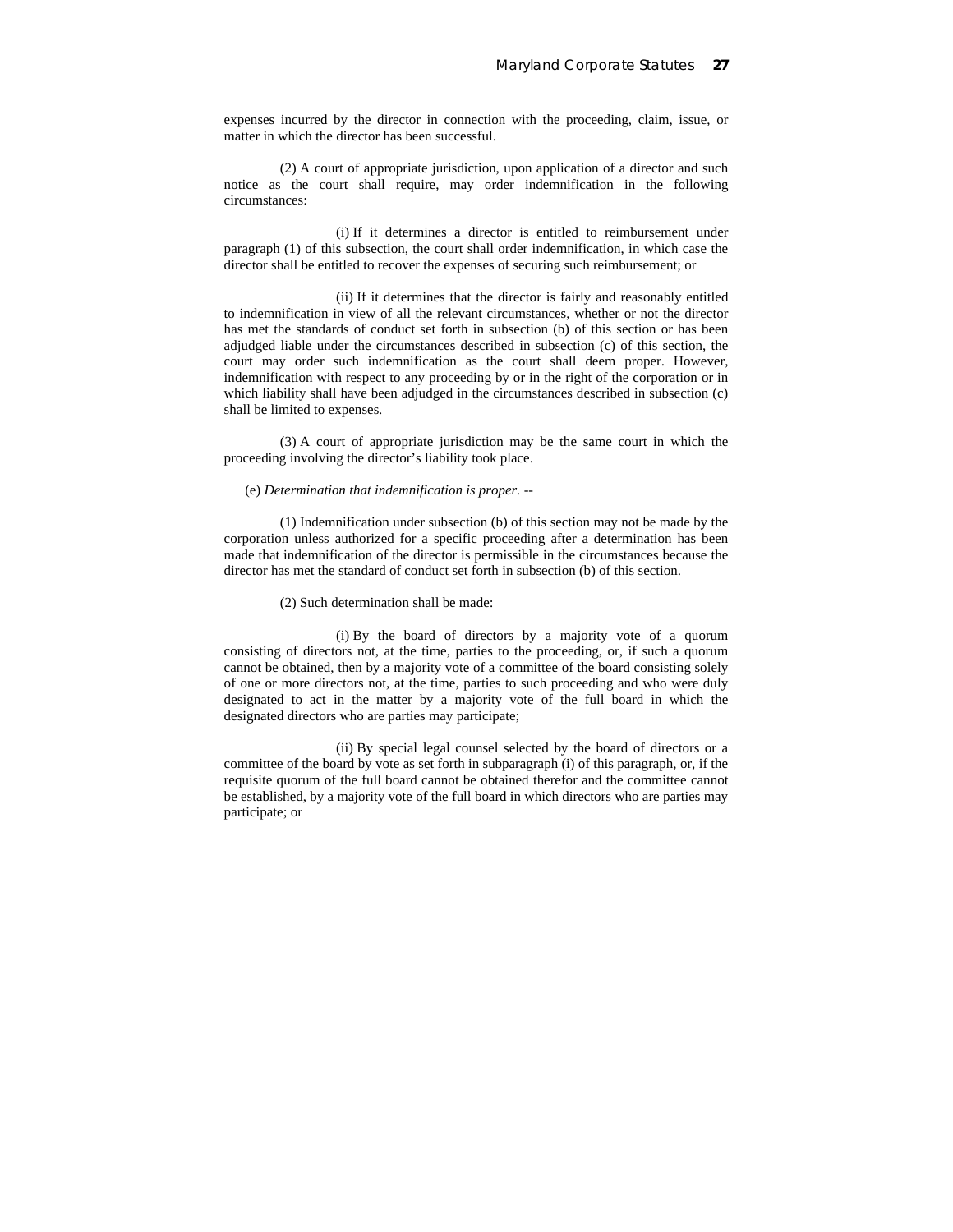#### (iii) By the stockholders.

(3) Authorization of indemnification and determination as to reasonableness of expenses shall be made in the same manner as the determination that indemnification is permissible. However, if the determination that indemnification is permissible is made by special legal counsel, authorization of indemnification and determination as to reasonableness of expenses shall be made in the manner specified in subparagraph (ii) of paragraph (2) of this subsection for selection of such counsel.

(4) Shares held by directors who are parties to the proceeding may not be voted on the subject matter under this subsection.

#### (f) *Payment of expenses in advance of final disposition of action.* --

(1) Reasonable expenses incurred by a director who is a party to a proceeding may be paid or reimbursed by the corporation in advance of the final disposition of the proceeding upon receipt by the corporation of:

(i) A written affirmation by the director of the director's good faith belief that the standard of conduct necessary for indemnification by the corporation as authorized in this section has been met; and

(ii) A written undertaking by or on behalf of the director to repay the amount if it shall ultimately be determined that the standard of conduct has not been met.

(2) The undertaking required by subparagraph (ii) of paragraph (1) of this subsection shall be an unlimited general obligation of the director but need not be secured and may be accepted without reference to financial ability to make the repayment.

(3) Payments under this subsection shall be made as provided by the charter, bylaws, or contract or as specified in subsection (e) of this section.

(g) *Validity of indemnification provision.* -- The indemnification and advancement of expenses provided or authorized by this section may not be deemed exclusive of any other rights, by indemnification or otherwise, to which a director may be entitled under the charter, the bylaws, a resolution of stockholders or directors, an agreement or otherwise, both as to action in an official capacity and as to action in another capacity while holding such office.

(h) *Reimbursement of director's expenses incurred while appearing as witness.* -- This section does not limit the corporation's power to pay or reimburse expenses incurred by a director in connection with an appearance as a witness in a proceeding at a time when the director has not been made a named defendant or respondent in the proceeding.

(i) *Director's service to employee benefit plan.* -- For purposes of this section: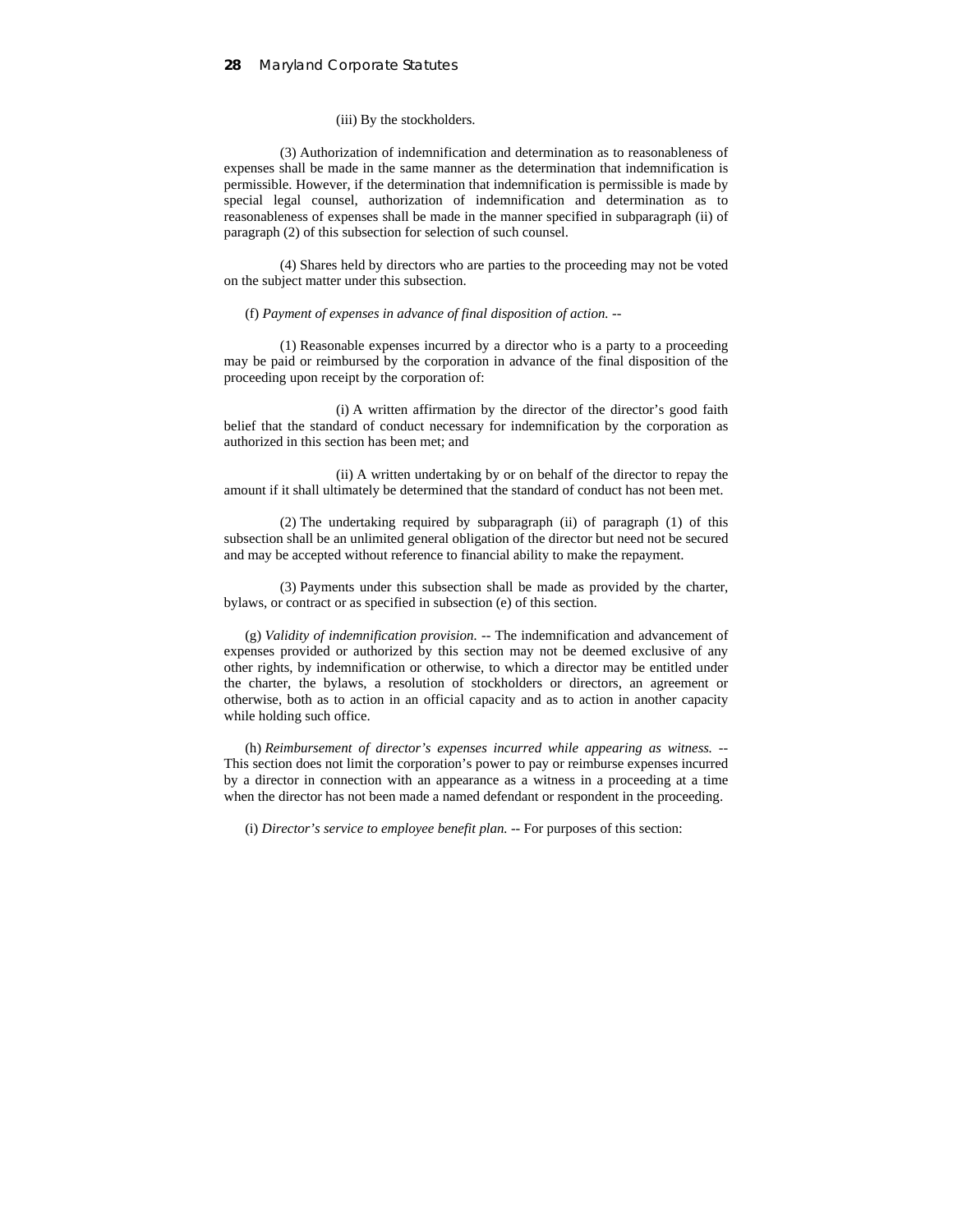(1) The corporation shall be deemed to have requested a director to serve an employee benefit plan where the performance of the director's duties to the corporation also imposes duties on, or otherwise involves services by, the director to the plan or participants or beneficiaries of the plan;

(2) Excise taxes assessed on a director with respect to an employee benefit plan pursuant to applicable law shall be deemed fines; and

(3) Action taken or omitted by the director with respect to an employee benefit plan in the performance of the director's duties for a purpose reasonably believed by the director to be in the interest of the participants and beneficiaries of the plan shall be deemed to be for a purpose which is not opposed to the best interests of the corporation.

#### (j) *Officer, employee or agent.* -- Unless limited by the charter:

(1) An officer of the corporation shall be indemnified as and to the extent provided in subsection (d) of this section for a director and shall be entitled, to the same extent as a director, to seek indemnification pursuant to the provisions of subsection (d);

(2) A corporation may indemnify and advance expenses to an officer, employee, or agent of the corporation to the same extent that it may indemnify directors under this section; and

(3) A corporation, in addition, may indemnify and advance expenses to an officer, employee, or agent who is not a director to such further extent, consistent with law, as may be provided by its charter, bylaws, general or specific action of its board of directors, or contract.

#### (k) *Insurance or similar protection.* --

(1) A corporation may purchase and maintain insurance on behalf of any person who is or was a director, officer, employee, or agent of the corporation, or who, while a director, officer, employee, or agent of the corporation, is or was serving at the request of the corporation as a director, officer, partner, trustee, employee, or agent of another foreign or domestic corporation, partnership, joint venture, trust, other enterprise, or employee benefit plan against any liability asserted against and incurred by such person in any such capacity or arising out of such person's position, whether or not the corporation would have the power to indemnify against liability under the provisions of this section.

(2) A corporation may provide similar protection, including a trust fund, letter of credit, or surety bond, not inconsistent with this section.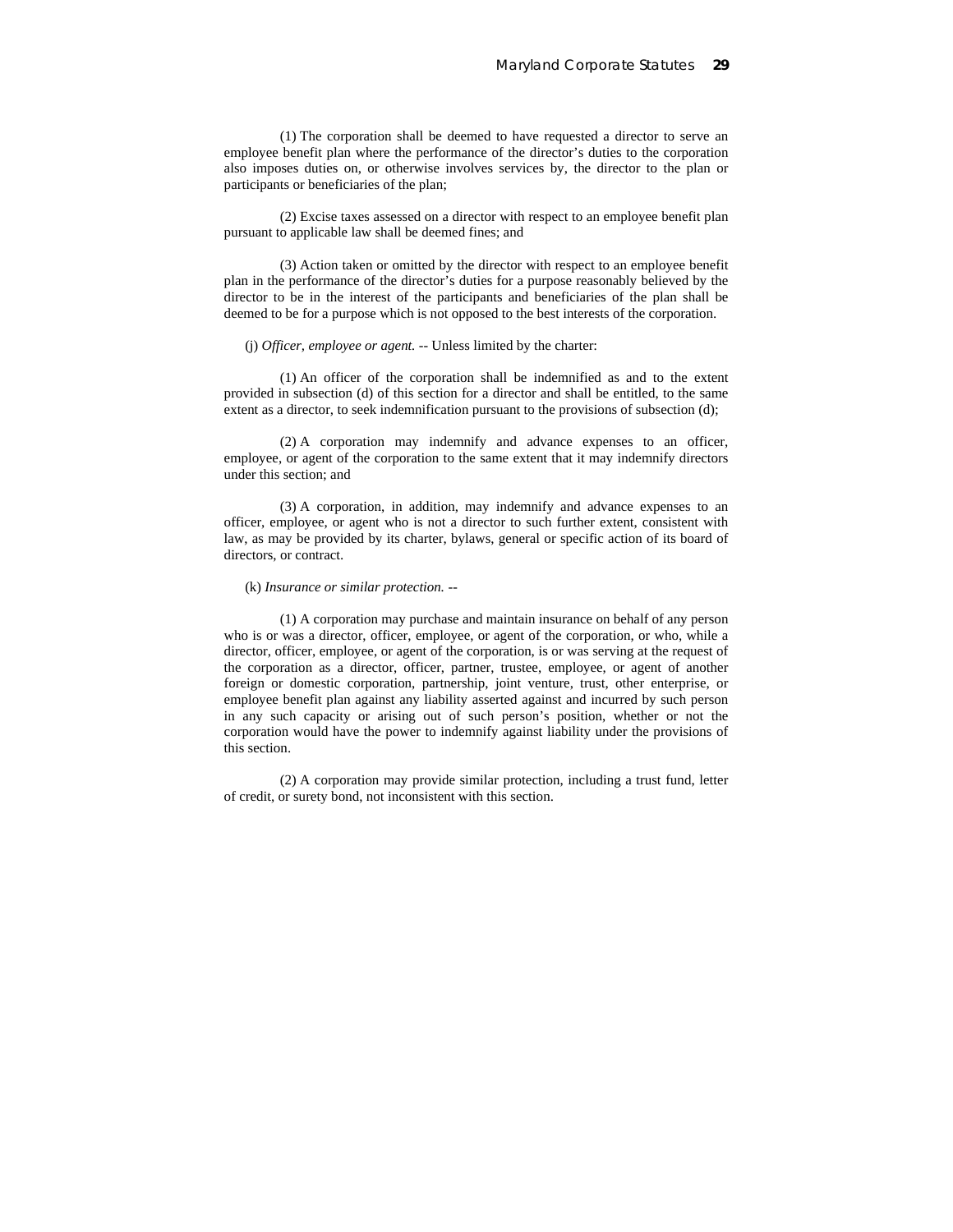(3) The insurance or similar protection may be provided by a subsidiary or an affiliate of the corporation.

(l) *Report of indemnification to stockholders.* -- Any indemnification of, or advance of expenses to, a director in accordance with this section, if arising out of a proceeding by or in the right of the corporation, shall be reported in writing to the stockholders with the notice of the next stockholders' meeting or prior to the meeting.

#### **§ 2-419. Interested director transactions.**

(a) *General rule.* -- If subsection (b) of this section is complied with, a contract or other transaction between a corporation and any of its directors or between a corporation and any other corporation, firm, or other entity in which any of its directors is a director or has a material financial interest is not void or voidable solely because of any one or more of the following:

(1) The common directorship or interest;

(2) The presence of the director at the meeting of the board or a committee of the board which authorizes, approves, or ratifies the contract or transaction; or

(3) The counting of the vote of the director for the authorization, approval, or ratification of the contract or transaction.

(b) *Disclosure and ratification.* -- Subsection (a) of this section applies if:

(1) The fact of the common directorship or interest is disclosed or known to:

(i) The board of directors or the committee, and the board or committee authorizes, approves, or ratifies the contract or transaction by the affirmative vote of a majority of disinterested directors, even if the disinterested directors constitute less than a quorum; or

(ii) The stockholders entitled to vote, and the contract or transaction is authorized, approved, or ratified by a majority of the votes cast by the stockholders entitled to vote other than the votes of shares owned of record or beneficially by the interested director or corporation, firm, or other entity; or

(2) The contract or transaction is fair and reasonable to the corporation.

(c) *Counting common or interested directors in determining quorum.* -- Common or interested directors or the stock owned by them or by an interested corporation, firm, or other entity may be counted in determining the presence of a quorum at a meeting of the board of directors or a committee of the board or at a meeting of the stockholders, as the case may be, at which the contract or transaction is authorized, approved, or ratified.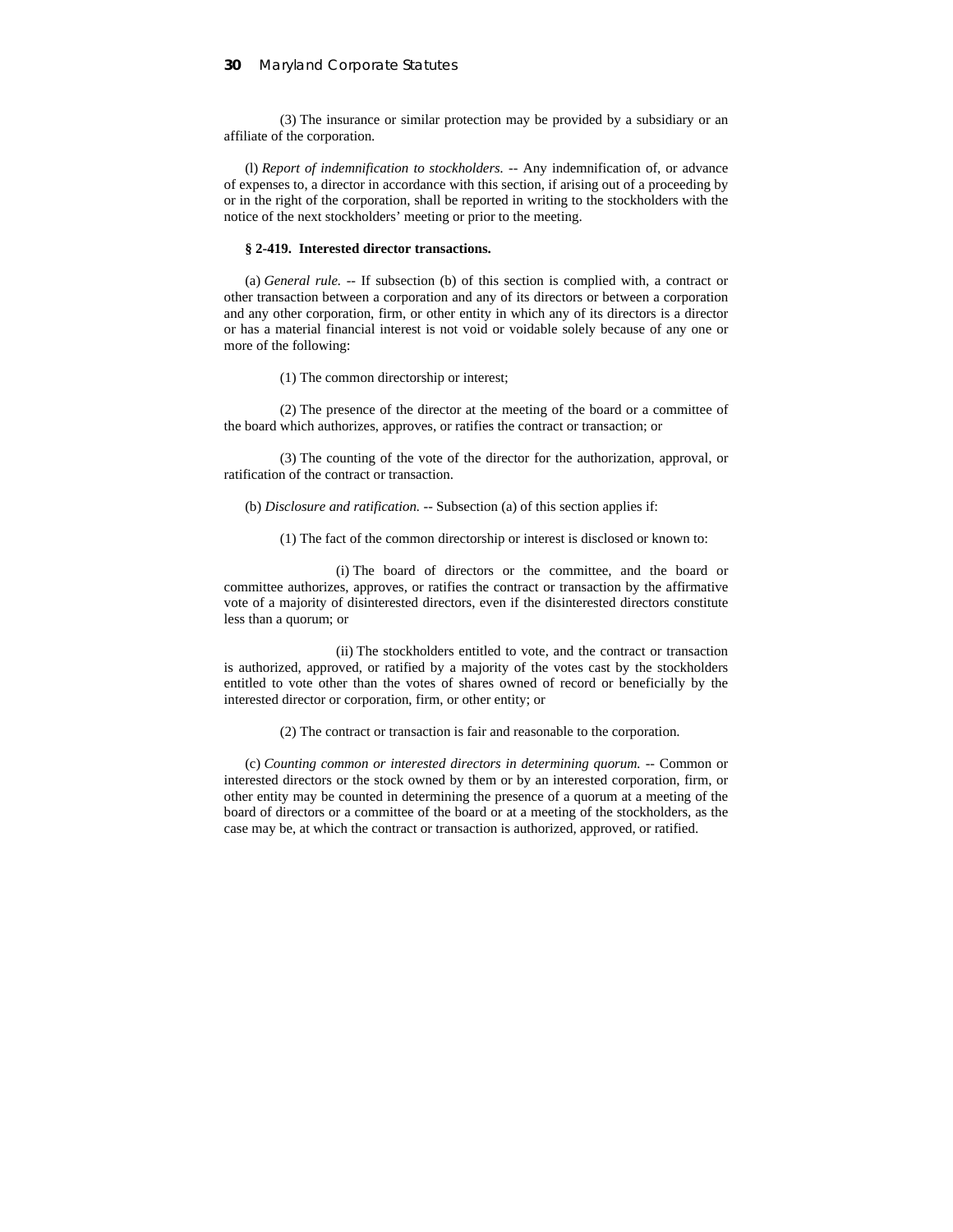## (d) B*urden of proof; fixing of compensation.* --

(1) If a contract or transaction is not authorized, approved, or ratified in one of the ways provided for in subsection (b) (1) of this section, the person asserting the validity of the contract or transaction bears the burden of proving that the contract or transaction was fair and reasonable to the corporation at the time it was authorized, approved, or ratified.

(2) This subsection does not apply to the fixing by the board of directors of reasonable compensation for a director, whether as a director or in any other capacity.

(e) *Procedures and provisions in compliance with § 2-418 deemed satisfactory.* -- Any procedures authorized by § 2-418 of this subtitle shall be deemed to satisfy subsection (b) (1) of this section. Any charter, bylaw, contract, or transaction requiring or permitting indemnification, including advances of expenses, in accordance with § 2-418 of this subtitle is fair and reasonable to the corporation.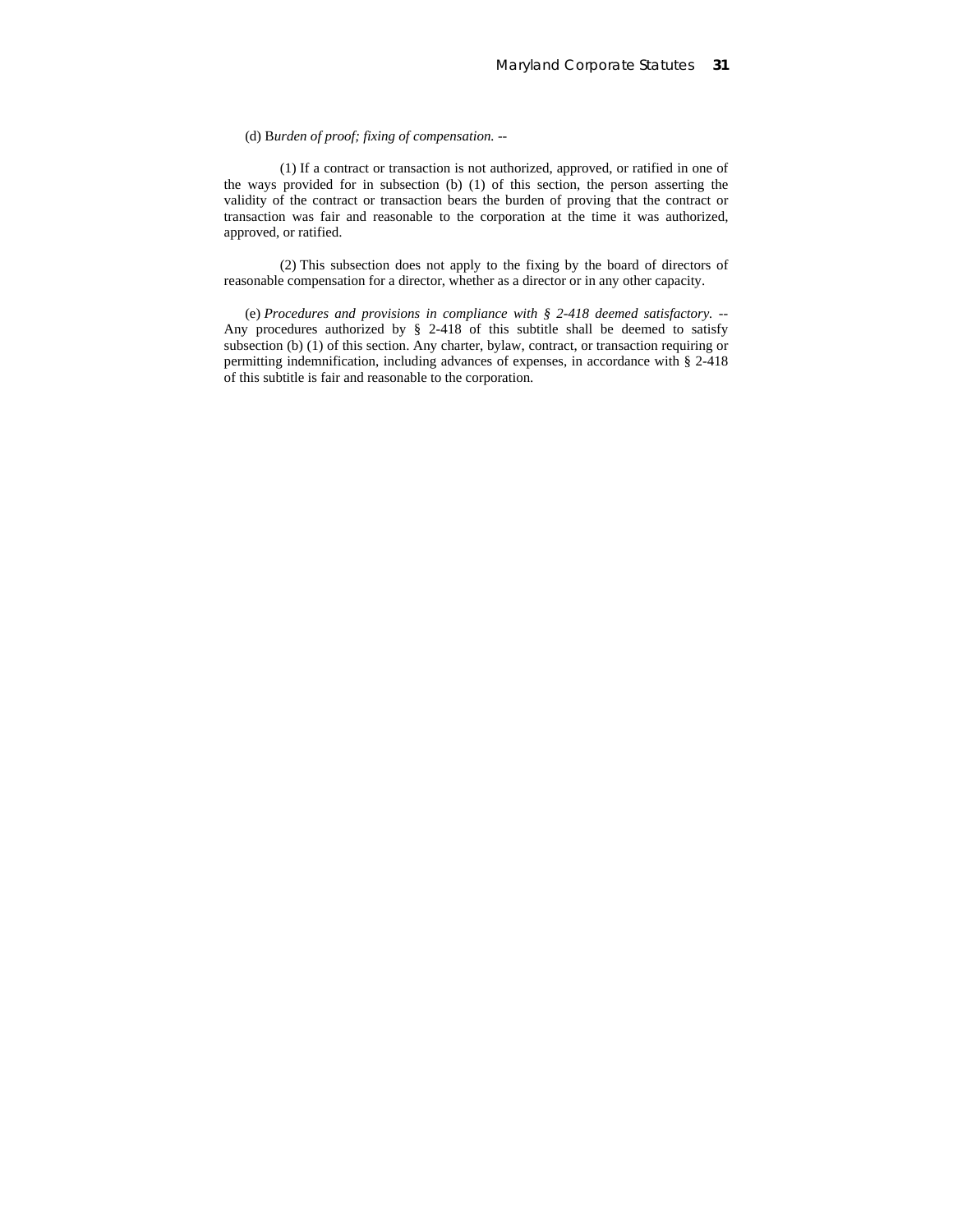## **Maryland Nonstock Corporation Act**

## **§ 5-201. Application of Maryland General Corporation Law.**

The provisions of the Maryland General Corporation Law apply to nonstock corporations unless:

(1) The context of the provisions clearly requires otherwise; or

(2) Specific provisions of this subtitle or other subtitles governing specific classes of corporations provide otherwise.

## **§ 5-202. Provisions in charter or bylaws.**

(a) *Lack of authority to issue stock.* -- The charter of each nonstock corporation formed after June 1, 1951, shall provide that the corporation has no authority to issue capital stock.

(b) *Other charter or bylaw provisions.* -- Notwithstanding any other provision of this article, the charter or bylaws of a nonstock corporation may:

(1) Divide the directors or members of the corporation into classes;

(2) Prescribe the tenure and conditions of office of its directors, but no class of director may be elected to serve for a period shorter than the interval between annual meetings unless:

(i) All or a class of directors must be members; and

(ii) Qualifications for membership have the effect of shortening their tenure of office;

(3) Prescribe the rights, privileges, and qualifications of its members;

(4) Prescribe the manner of giving notice of any meeting of its members;

(5) Provide for the number or proportion of voting members whose presence in person or by proxy constitutes a quorum at any meeting of its members;

(6) Provide that any action may be taken or authorized by any number or proportion of the votes of all its members or all its directors entitled to vote;

(7) Deny or limit the right of its members to vote by proxy; and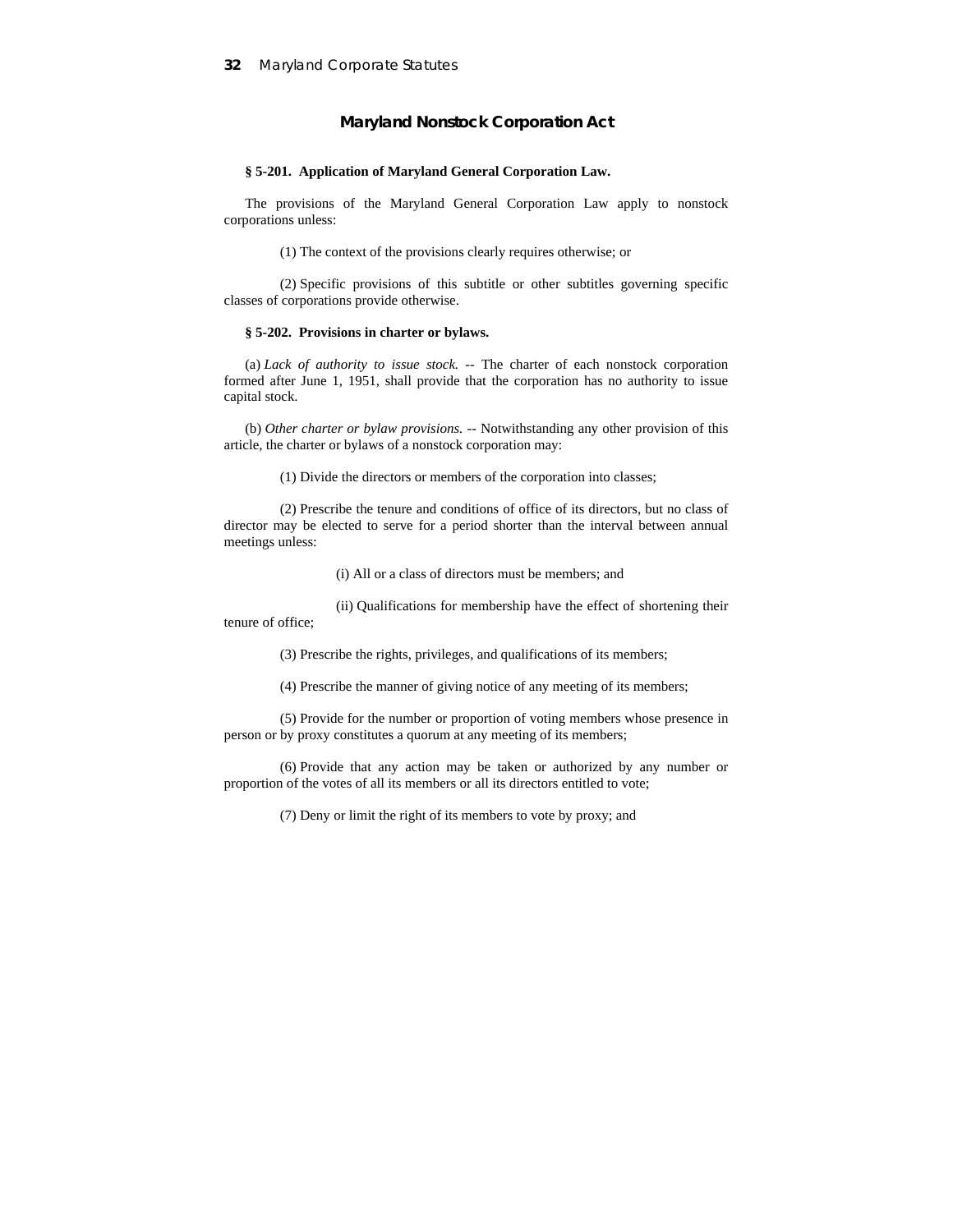(8) Provide for the right of members to vote by mail on a stated proposal or for the election of directors or any officers who are elected by members.

#### **§ 5-203. Calling of organization meeting.**

Notwithstanding the provisions of Title 2 of this article, the organization meeting of the board of directors named in the charter of a nonstock corporation may be called by either:

(1) A majority of the incorporators; or

(2) Not less than one third of the directors named in the charter.

## **§ 5-204. Directors as members.**

(a) *In general.* -- For purposes of any law or rule relating to members of a nonstock corporation, the directors of a nonstock corporation, under either of the circumstances described in subsection (b) of this section:

(1) Also constitute the members of the corporation; and

(2) When meeting as directors, may exercise the rights and powers of members.

(b) *Application of section.* -- This section applies if:

(1) Neither the charter nor the bylaws of the corporation provide for members;

or

(2) The nonstock corporation in fact has no members.

#### **§ 5-205. When membership reduced by death or resignation.**

(a) *Reduction of membership below majority.* -- A nonstock corporation is not required to dissolve merely because the death or resignation of a member reduces the actual number of members to less than required by its charter or bylaws.

(b) *Power of remaining members.* -- As long as there is a remaining member, he may fill vacancies and continue the corporate existence.

#### **§ 5-206. Insufficient number of members present at meeting.**

(a) *Calling of additional meeting.* -- If the number of members present at a properly called meeting of the members of a nonstock corporation is insufficient to approve a proposed action, another meeting of the members may be called for the same purpose if: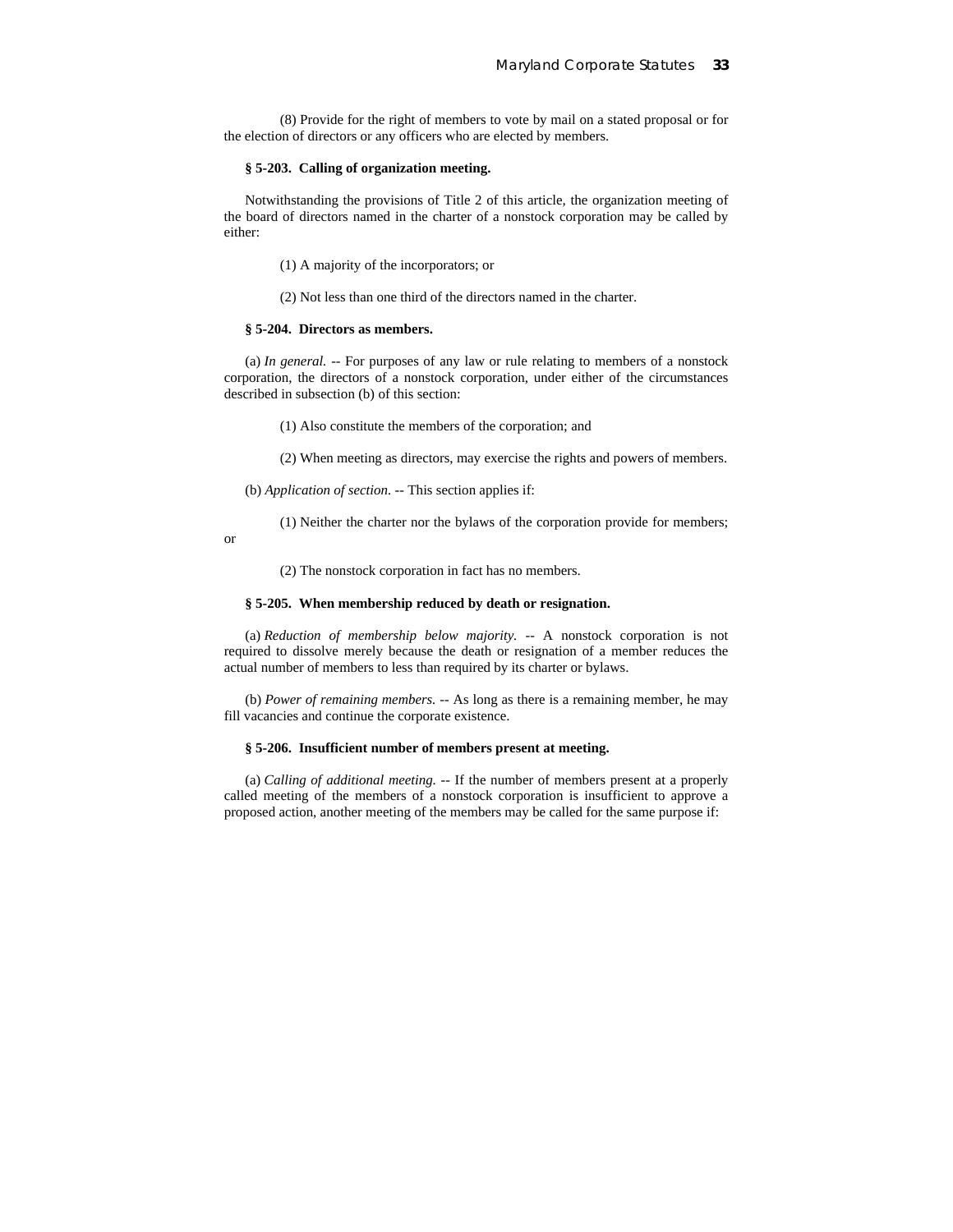(1) The notice of the meeting stated that the procedure authorized by this section might be invoked; and

(2) By majority vote, the members present in person or by proxy call for the additional meeting.

(b) *Notice of additional meeting.* -- Fifteen days notice of the time, place, and purpose of the additional meeting shall be given by advertisement in a newspaper published in the county where the principal office of the corporation is located. The notice shall contain the quorum and voting provisions of subsection (c) of this section.

(c) *Quorum and voting requirements at additional meeting.* -- At the additional meeting, the members present in person or by proxy constitute a quorum. A majority of the members present in person or by proxy may approve or authorize the proposed action at the additional meeting and may take any other action which could have been taken at the original meeting if a sufficient number of members had been present.

#### **§ 5-207. Consolidation, merger, and transfer of assets.**

(a) *Consolidation or merger permitted only with nonstock corporation.* -- A nonstock corporation may consolidate or merge only with another nonstock corporation.

(b) *Consolidation, merger, and transfer of assets governed by Title 3.* -- A consolidation, merger, or transfer of assets of a nonstock corporation shall be effected as provided in Title 3 of this article.

(c) *Corporation organized to hold title for labor organization.* -- Notwithstanding § 3-105 (e) of this article, a proposed consolidation, merger, or transfer of assets of a nonstock corporation organized to hold title to property for a labor organization, and for related purposes, shall be approved by the same affirmative vote of the members of the corporation that the constitution or bylaws of the labor organization requires for the same action.

#### **§ 5-208. Dissolution of forfeiture of charter.**

(a) *Application of Title 3 to nonstock corporations.* -- Except as otherwise provided in this section, the dissolution or forfeiture of the charter of a nonstock corporation shall be effected as provided in Title 3 of this article. In dissolution or on forfeiture of the charter of the corporation, the directors have the powers and duties of directors of a stock corporation under this article.

(b) *Distribution of assets on dissolution or forfeiture.* -- If a Maryland nonstock corporation dissolves or its charter is forfeited: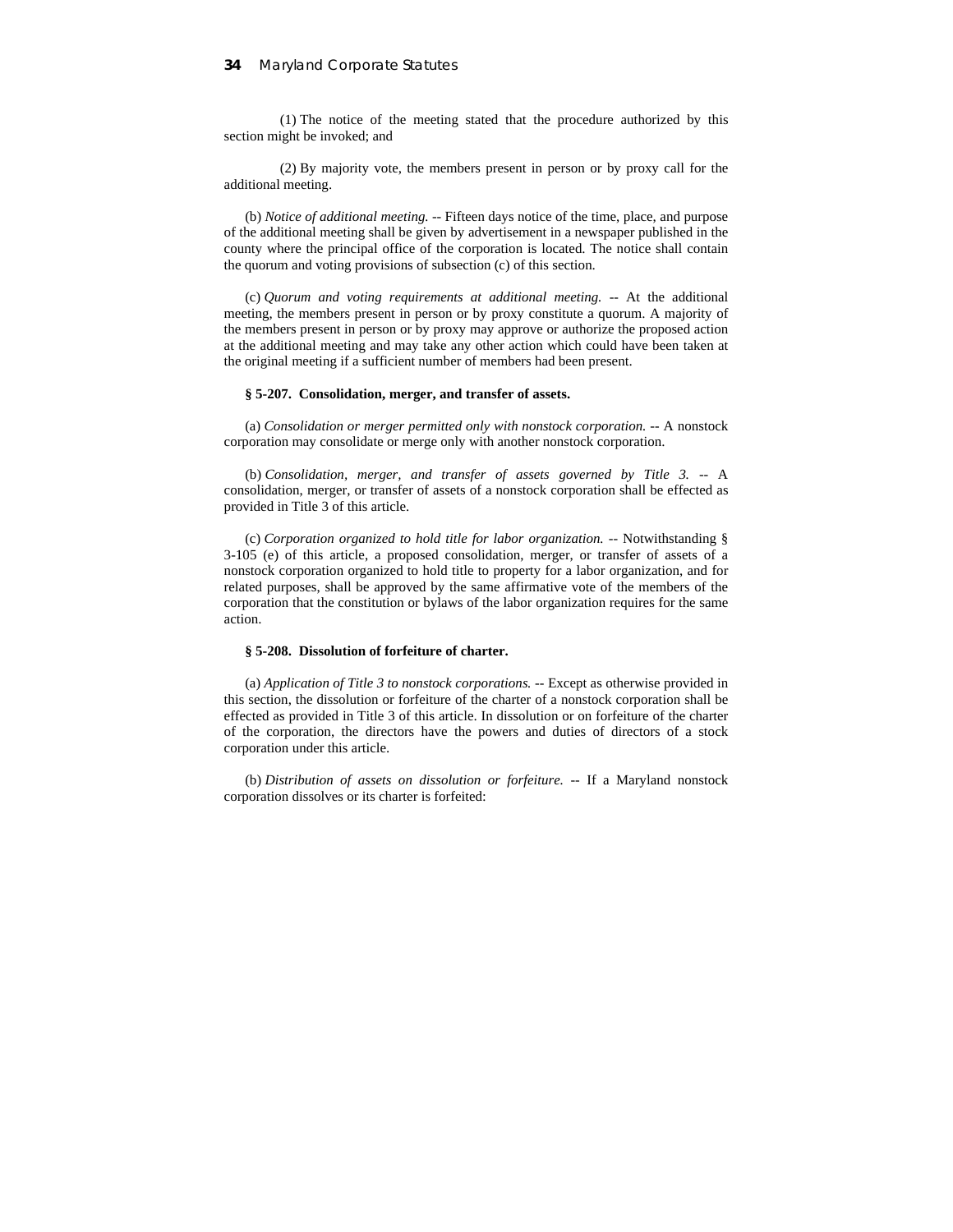(1) Every liability and obligation of the corporation shall be paid and discharged or adequate provision for payment and discharge shall be made;

(2) Assets held by the corporation subject to legally valid requirements for their return, transfer, or conveyance on dissolution or forfeiture shall be disposed of in accordance with these requirements;

(3) Assets held by the corporation subject to limitations permitting their use only for charitable, religious, eleemosynary, benevolent, educational, or similar purposes, but not held subject to legally valid requirements for their return, transfer, or conveyance by reason of dissolution or forfeiture, shall be transferred or conveyed under a plan of distribution, adopted in the manner and by the vote required for authorization of dissolution of the corporation, to one or more Maryland or foreign corporations or associations having a similar or analogous character or purpose, or associated or connected with the corporation;

(4) Other assets shall be distributed as provided in the charter or the bylaws to the extent that the charter or bylaws determine the distributive rights of members or any class or classes of members, or provide for distribution to others; and

(5) Any remaining assets may be distributed to any person, society, organization, or Maryland or foreign corporation specified in a plan of distribution, adopted in the manner and by the vote required for authorization of dissolution of the corporation.

(c) *Application of §§ 3-412, 3-517, and 3-518 to dissolution or forfeiture of charter of nonstock corporation.* -- Unless the decree of a court of competent jurisdiction provides otherwise, the provisions of § 3-412 of this article relating to distributions in dissolution of stock corporations or §§ 3-517 and 3-518 of this article relating to distributions on forfeiture of the charters of stock corporations, as the case may be, apply to the distribution of assets to any member or other person entitled or otherwise designated to receive a distribution in liquidation of a nonstock corporation. For purposes of this section, the term "stockholders" in §§ 3-412, 3-517, and 3-518 of this article includes every person so entitled or designated to receive a distribution in liquidation.

#### **§ 5-209. Disposition of property of charitable or religious corporations by court**

(a) *In general*. -- If a charitable or religious corporation is or is about to be dissolved, or for any reason it is impracticable or inexpedient to continue the corporation's activities, a circuit court may order the disposition of corporate property that:

(1) Is not needed to pay the corporation's debts; and

(2) (i) Is not subject to valid requirements for its return to the donor or the donor's successor in interest by reason of the cessation of corporate activities; or